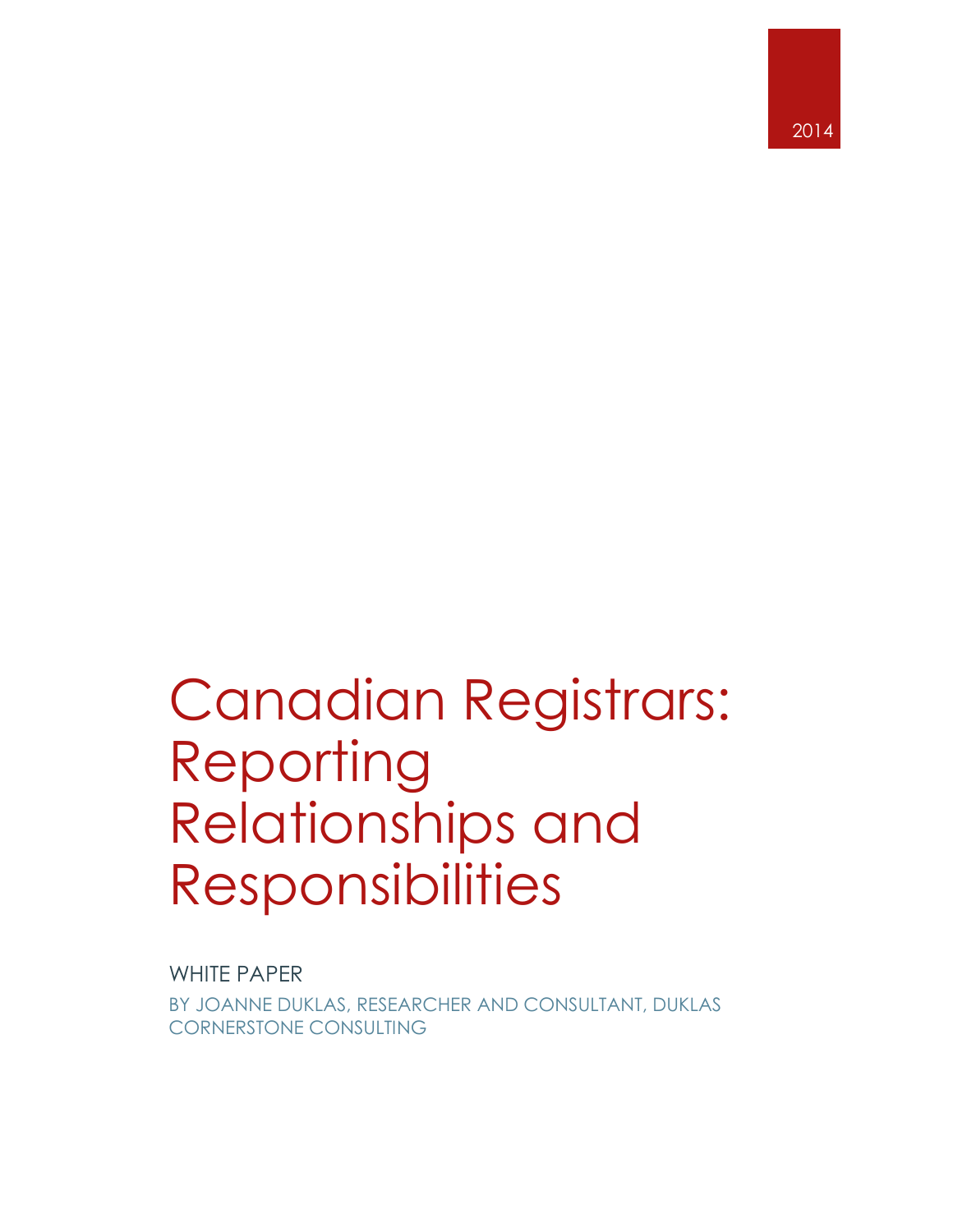## <span id="page-1-0"></span>Acknowledgements

The author gratefully acknowledges the contributions and encouragement lent by the following Canadian higher education associations and leaders:

Association of Registrars of the Universities and Colleges of Canada (ARUCC) American Association of Collegiate Registrars and Admissions Officers (AACRAO) Barb Davis, vice president ARUCC and registrar, Brock University George Granger, executive director, Ontario Universities' Application Centre (OUAC) Kathleen Massey, executive director, enrolment services and university registrar, McGill **University** Mike Sekulic, university registrar, Grant MacEwan University Patsy MacDonald, registrar, Nova Scotia Community College Peter Dueck, director of admissions and registrar, Royal Roads University Robert Tiffin, retired vice-president students, York University

Researcher and author:

Joanne Duklas, jduklas@cogeco.ca

Page1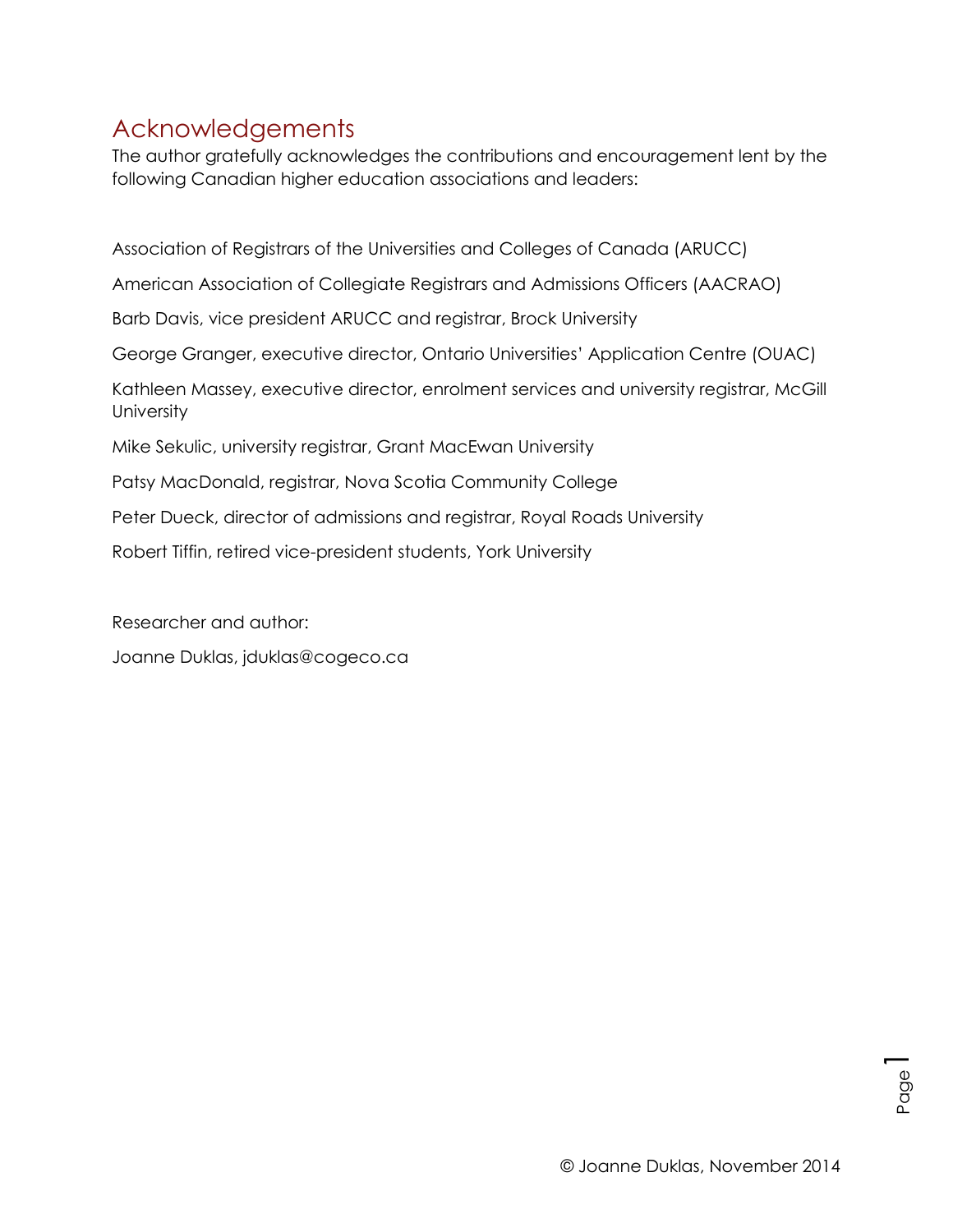# Contents

| Academic policy development and navigating the academic cultures of the |
|-------------------------------------------------------------------------|
|                                                                         |
|                                                                         |
|                                                                         |
|                                                                         |
|                                                                         |
|                                                                         |
|                                                                         |

Page2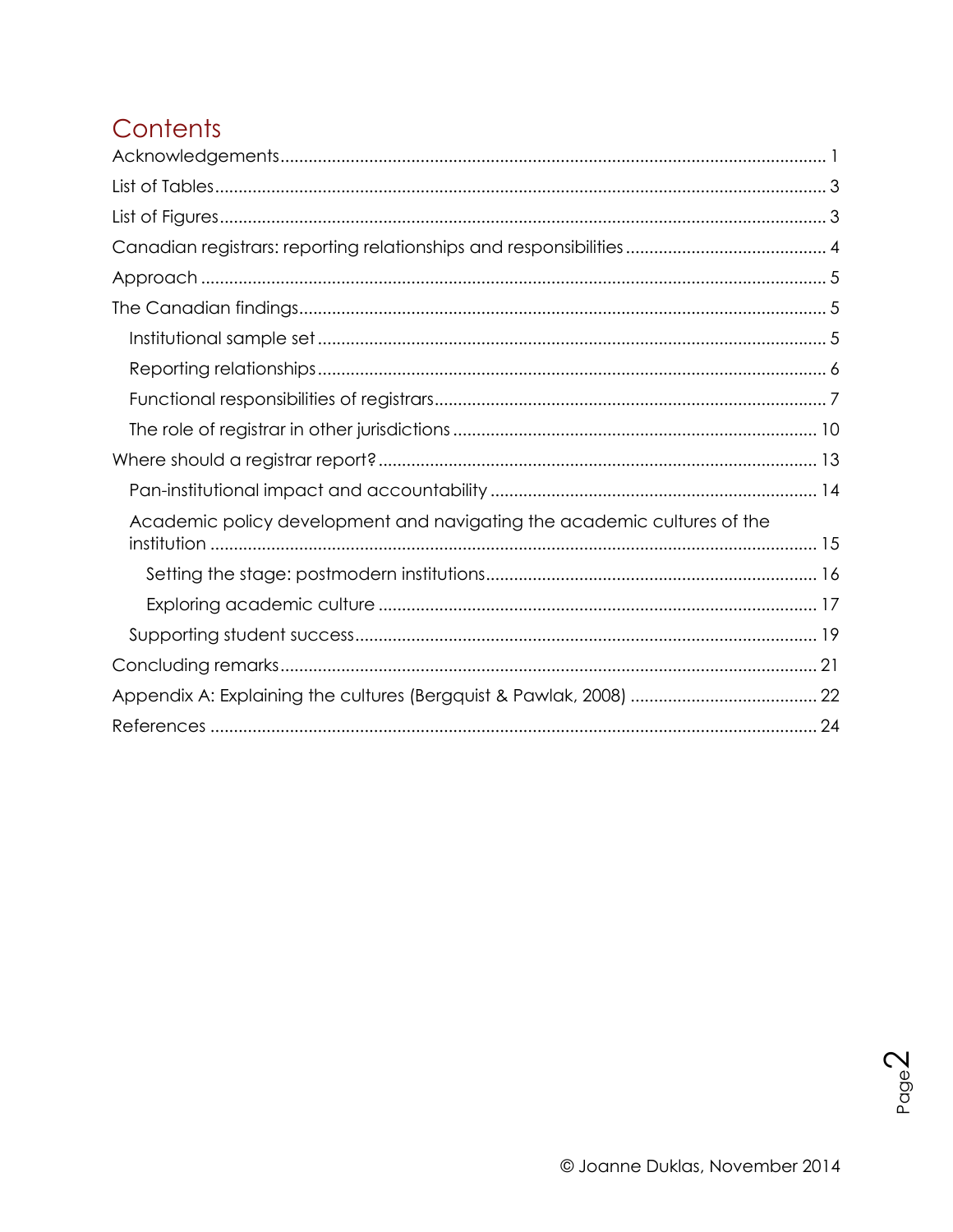# <span id="page-3-0"></span>List of Tables

| Table 4: Portfolio of responsibilities of the chief enrolment management officers (n=152; |  |
|-------------------------------------------------------------------------------------------|--|
|                                                                                           |  |
| Table 5: Modern and postmodern organizations (Williams, 2002, p. 105)  16                 |  |

## <span id="page-3-1"></span>List of Figures

| Figure 3: Tension polarities between the cultures (adapted from Bergquist & Pawlak,    |  |
|----------------------------------------------------------------------------------------|--|
|                                                                                        |  |
| Figure 4: Ideal state achieved through appreciative enquiry across the cultures of the |  |
|                                                                                        |  |

Page ო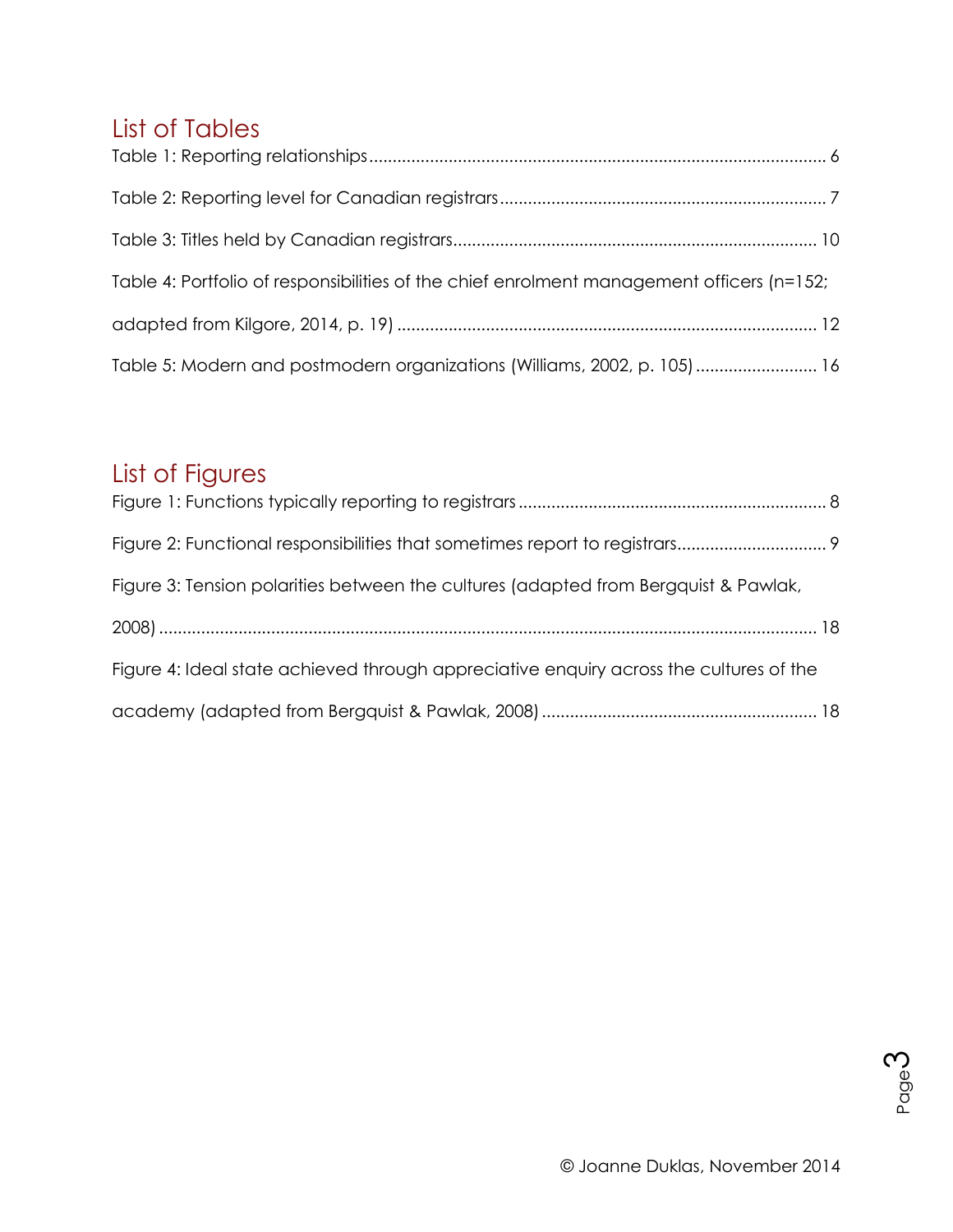# <span id="page-4-0"></span>Canadian registrars: reporting relationships and responsibilities

In Canadian universities and colleges, the registrar role appears to be evolving. It absolutely remains a position focused on the diligent care and oversight of student academic records and related student services. However, those holding these roles are more often being called upon to create interesting and unique partnerships; actively support or steer enrolment management; oversee significant pan-institutional responsibilities and related accountabilities; and develop policies, procedures, and integrated systems that serve as the backbone for the institution and support overall student success. Registrars are exercising their duties in an increasingly virtual world where institutional boundaries are becoming less rigid and new approaches are becoming the norm. Examples include different course delivery models, online course and program offerings, new forms of inter-institutional collaboration, cross-boundary sharing of data, targeted access programs, increasingly mobile students, etc. The evolving role of the Canadian registrar suggests a close examination of current reporting line practices and responsibilities is timely.

As a beginning approach to examining this topic, specific research questions were probed: what is the norm for reporting lines for registrars in Canada and what functional areas sit within the portfolio? This White Paper is intended to summarize the Canadian findings and to provide initial reflections from three perspectives that are offered to inform decisions regarding reporting relationships: specifically, the degree of institutional impact and accountabilities inherent to the role; the importance of alignment with academic policies, culture, and leadership; and the need to support student success. The research did not include an exploration of the individual competencies, credentials, or backgrounds of those that currently hold these positions. Rather, the focus of the research was on an examination of the role itself.

The findings, informed by an examination of 139 Canadian institutions, revealed that a larger proportion of registrars report directly to the chief academic officer, an outcome that is very similar to the US market for both registrars and chief enrolment management officers. Additionally, a larger proportion of Canadian registrars situate in a position that is third down from the president in the organizational hierarchy – again, a finding similar to the US experience. This positioning seems to reflect the pan-institutional accountabilities and enrolment management responsibilities many Canadian registrars oversee.

Although further study would be helpful, the early findings regarding responsibilities highlight differences to both the US and the UK. A larger proportion of Canadian registrars oversee areas similar in nature to those overseen by *both* the US chief enrolment management officer *and* the US registrar. Looked at from another perspective, a larger proportion of Canadian registrars fall between the narrowly defined focus in the US on records and registration and the broader mandate evident in the UK registrarial leadership roles. The functions that appear to routinely fall into the Canadian portfolio include admissions (which sometimes includes recruitment),

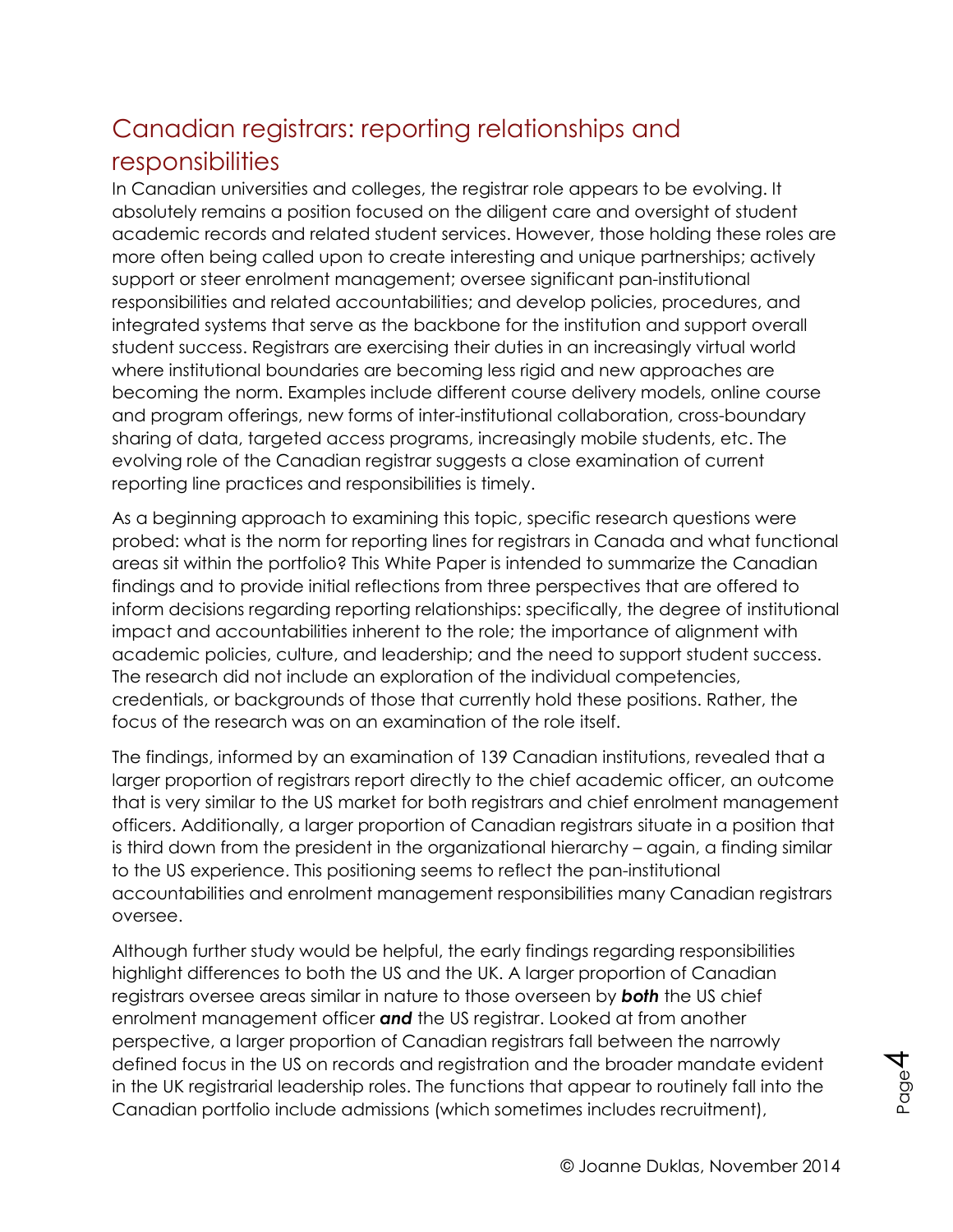enrolment management, frontline student support, records and registration, academic scheduling, graduation and convocation, and academic policy support. Although a more detailed study would be helpful, it would appear that the type of functions that sometimes fall outside the portfolio are financial aid, student accounts, institutional reporting, recruitment, and SEM communications (not necessarily all situate outside the registrarial portfolio in any given situation). Less common but important to acknowledge is that there is evidence of Canadian registrars overseeing responsibilities that either more closely align with the US registrar or are more akin to a higher level role with even greater responsibilities; however, these situations are not as common. Although further study would be helpful, the findings are suggesting that a larger proportion of Canadian registrars are well positioned strategically to support their institutions and student success. For those institutions that have the registrar reporting into a lower level, and/or that have the person disconnected from the academic leadership, the findings provide an opportunity for reflective reconsideration of the role and its position in the organizational hierarchy.

## <span id="page-5-0"></span>Approach

The research focused on the centralized registrar role; this isn't to suggest that there aren't other related roles supporting an institution. It is also not an attempt to ignore the value of registrarial colleagues that work within individual faculties or schools. Rather, there was a practical need to narrow the scope. Further, the institutional (versus faculty or departmentally focused) registrarial role, with a few exceptions, tends to have paninstitutional impact and related accountabilities.

The findings are not presented by type, cultural environment, or size of institution as this was intended as an initial foray into understanding the overall landscape. Further research, therefore, is needed.

As one final remark, the research was primarily informed by examining reporting relationships at colleges and universities as represented on institutional home pages at a particular point in time. This approach has a number of limitations; therefore, additional research is necessary to understand the underpinning rationales for the organizational decisions regarding registrarial reporting lines at each institution.

## <span id="page-5-1"></span>The Canadian findings

#### <span id="page-5-2"></span>Institutional sample set

The web research encompassed 139 Canadian institutions in provinces and territories across the country. The Association of Universities and Colleges of Canada (AUCC) has 95 members and the Colleges and Institutes has 131 members for a total of 226 institutions.<sup>1</sup> The cohort for this analysis comprised approximately 62% of this membership. These included 45 colleges, 8 institutes, 4 theological or faith-based

<sup>1</sup> Sources: aucc.ca and collegesinstitutes.ca (note: campus/schools affiliated with a larger main campus were not included).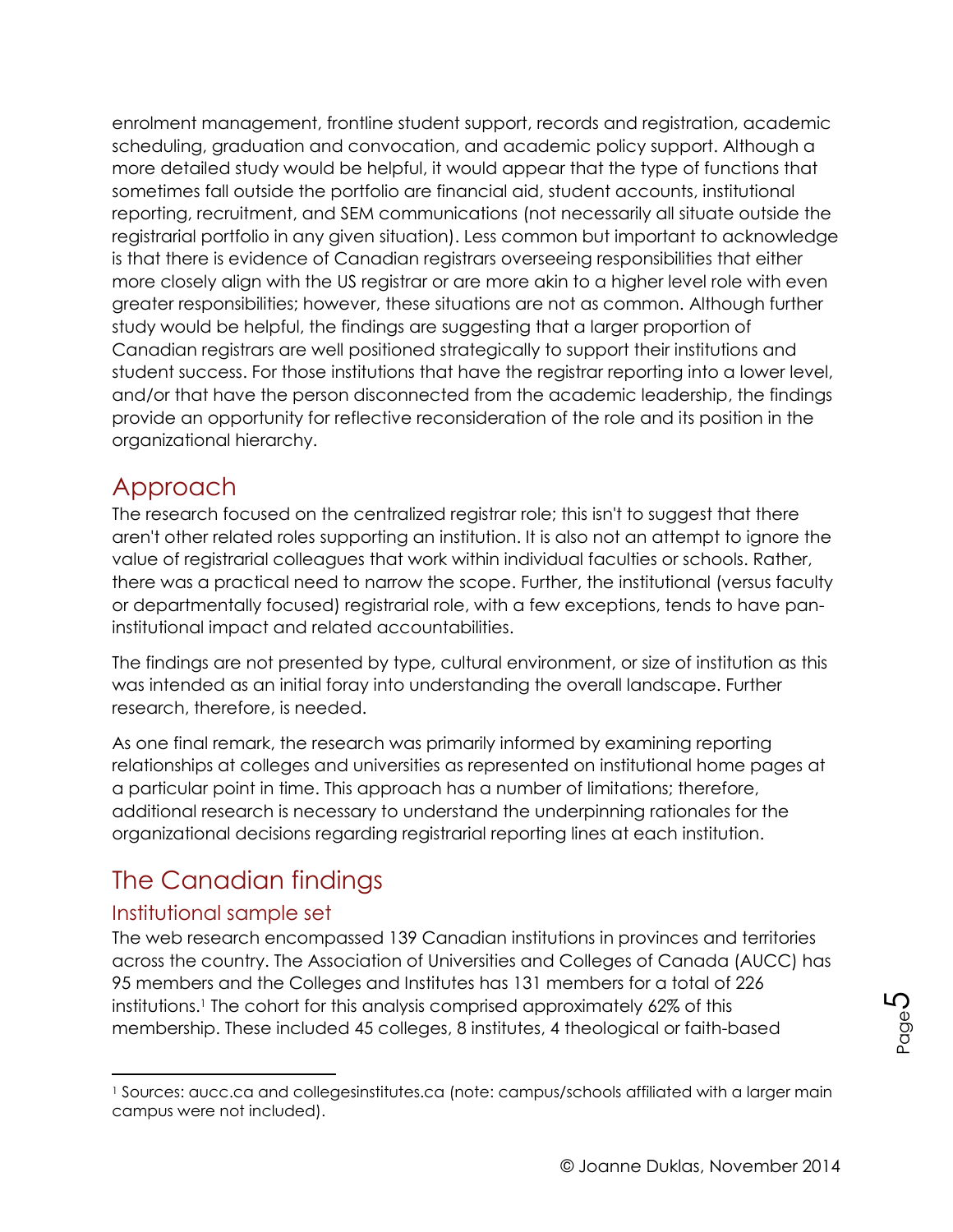schools, and 82 universities. From a geographical perspective, 27 were located in British Columbia, 20 in Alberta, 6 in Saskatchewan, 9 in Manitoba, 37 in Ontario, 20 in Quebec, 6 in New Brunswick, 10 in Nova Scotia, 2 in Prince Edward Island, and 2 in Newfoundland and Labrador. Although primarily public institutions are reflected in the findings, there were some private schools examined. The research was conducted in the fall of 2014.

#### <span id="page-6-0"></span>Reporting relationships

Table 1 highlights the findings regarding reporting lines for Canadian registrars. Although for 27% (37) of the institutions examined, it was not possible to ascertain reporting relationships from institutional websites, the evidence did indicate that 38% (52) reported directly to the institutional chief academic officer.

| Direct reporting relationship for Canadian registrars              | Total    |
|--------------------------------------------------------------------|----------|
| To the president                                                   | $3(2\%)$ |
| To the vice president academic/provost                             | 52 (38%) |
| Deputy provost/assistant vice president registrarial services/vice | 26 (19%) |
| provost students (typically, these roles reported to the provost)  |          |
| To another vice president                                          | 21 (15%) |
| Unknown (information unavailable on websites)                      | 37 (27%) |
| Total                                                              | 139      |

#### <span id="page-6-1"></span>*Table 1: Reporting relationships*

The US offers similar indicators. The American Association of Collegiate Registrars and Admissions Officers (AACRAO) conducted a comprehensive 2007 national survey. Fifty percent (50%) of the registrars from 521 institutions (public and private 2-year and 4 year) reported directly to the "chief academic officer" (2007). Very small numbers reported either to the chief student affairs officer (15%) or to the enrolment officer  $(14\%)$ .

There is another lens to examining reporting relationships; specifically, the degree of distance between the registrar role and the president. The above AACRAO survey examined this topic for American registrars (2007). In the US, 59% (289 out of 491 respondents) of registrars reported being in a 3<sup>rd</sup> position down from the president (i.e., president, provost/vice president, registrar).

Table 2 outlines the findings with respect to position in the organizational hierarchy typical for Canadian registrars.

Page  $\bm{\mathcal{\circ}}$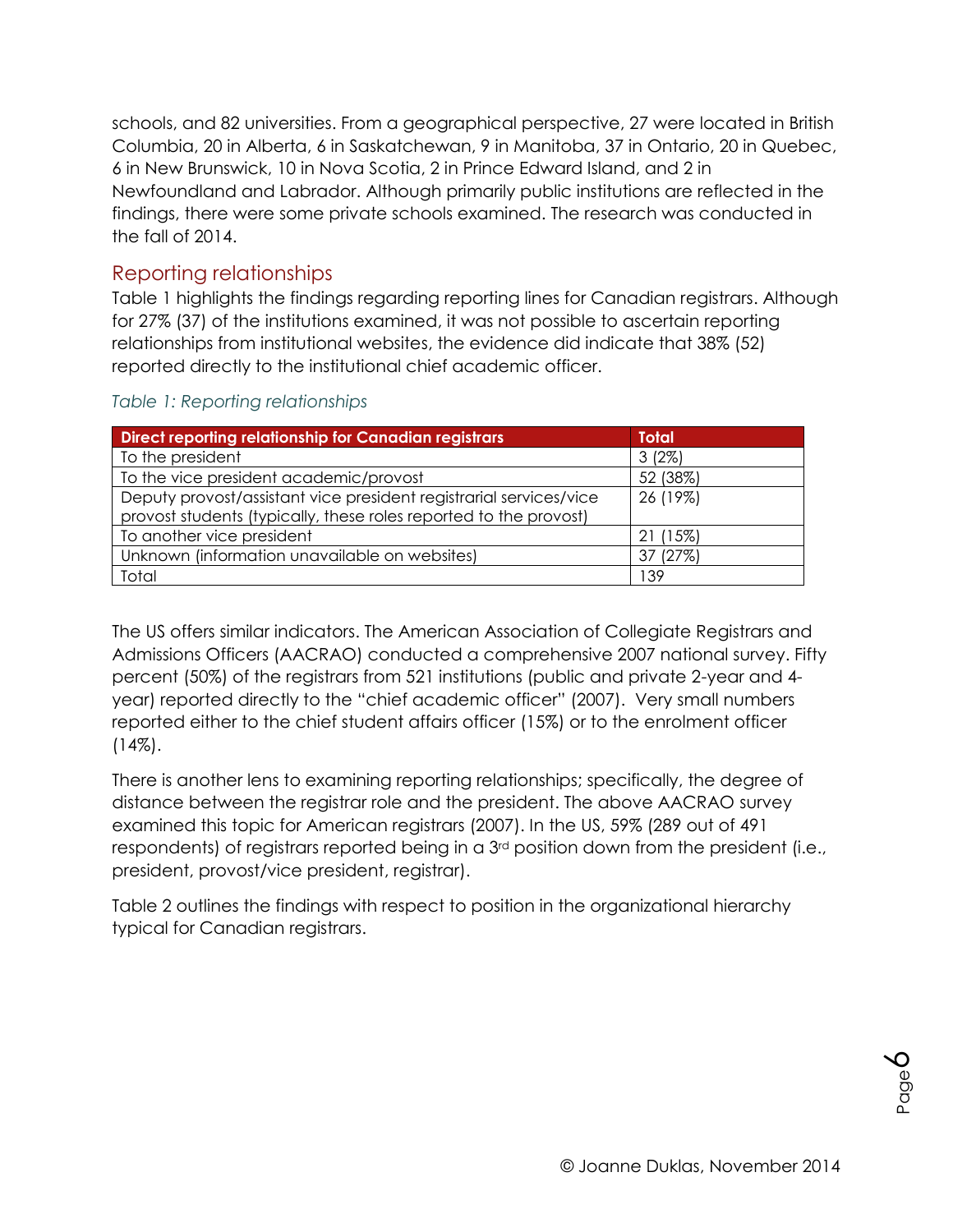#### <span id="page-7-1"></span>*Table 2: Reporting level for Canadian registrars*

| Position down from the president                                                                     | <b>Canadian institutional totals</b> |
|------------------------------------------------------------------------------------------------------|--------------------------------------|
| Two down (i.e., president, registrar)                                                                | $3(2\%)$                             |
| Three down (i.e., president, vice president,<br>registrar)                                           | 72 (52%)                             |
| Four down (i.e., president, vice president, vice<br>provost/assistant vice president, registrar)     | 25 (18%)                             |
| Five down (i.e., president, vice president,<br>deputy provost, associate vice provost,<br>registrar) | (1%)                                 |
| Unknown                                                                                              | 38 (28%)                             |

The findings indicate that for the 139 Canadian institutions examined, 52% (72) of registrars were positioned three down from the president (i.e., directly under a vice president). It will be interesting to monitor this over a period of time to see if this positioning remains consistent. It does seem to suggest that for a majority of the Canadian institutions studied, there seems to be direct appreciation for the role's level of pan-institutional impact and importance (assuming level in the organizational structure represents a reasonable proxy). The similarity to the US findings is also of interest.

#### <span id="page-7-0"></span>Functional responsibilities of registrars

Functions reporting into the registrars were somewhat more difficult to identify and quantify from institutional websites. For example, of the 139 schools examined, Admissions reported into 83 (60%) of the registrars. Five (4%) reported into another AVP/vice provost and 3 (2%) reported into a director of recruitment and retention or enrolment services. For the remainder, it was not clear where Admissions reported (48, 35%). Having noted this, Figure 1 provides a general overview of the types of functions that were commonly found to situate in the registrarial portfolio. Many nuances were evident. While some of the functions identified in Figure 2 seemed to fall into registrarial portfolios more generally, institutions appeared to be selective as to which ones. For example, sometimes financial services reported to the student affairs portfolio, other times to the registrarial portfolio. Sometimes bursar functions reported to the registrar, to financial aid areas, or to central administrative financial services. Programmers involved in student information systems; recruitment; strategic enrolment management leadership; and/or institutional reporting were examples of portfolios that sometimes existed in formal separation from the Registrar's Office. It did appear that those registrars positioned closer to the president or chief academic officers seemed to have most if not all of these functions within their portfolio.

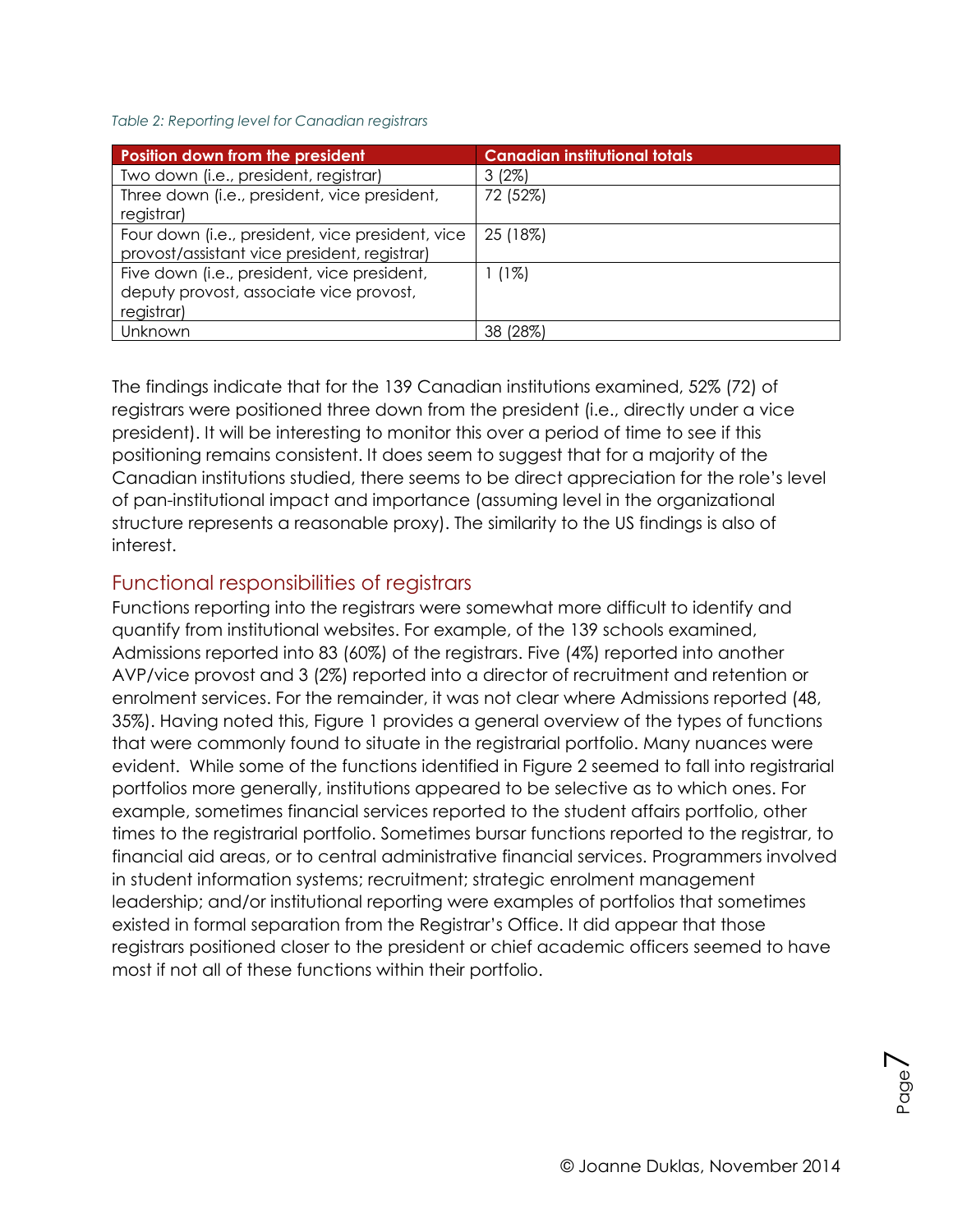<span id="page-8-0"></span>

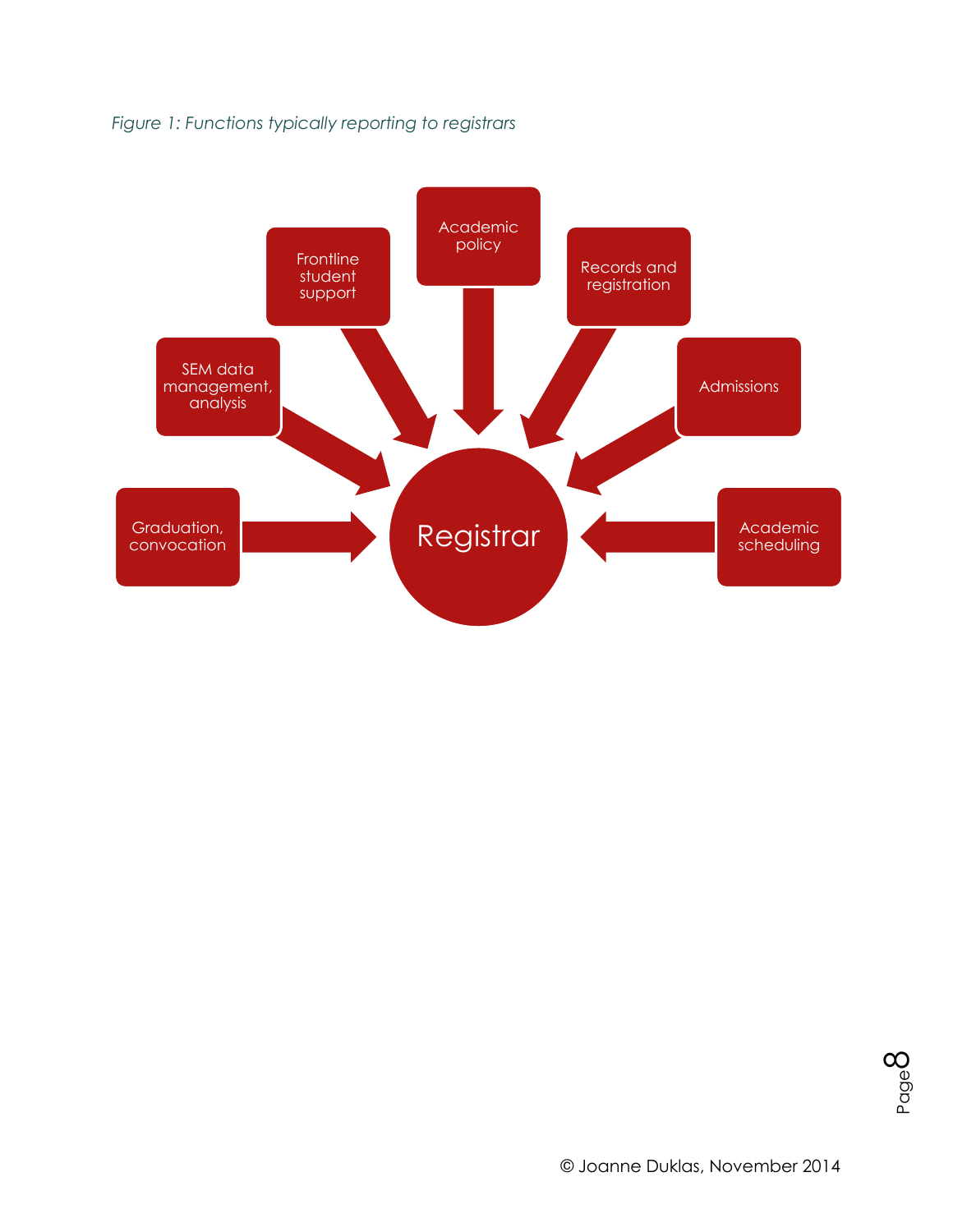<span id="page-9-0"></span>*Figure 2: Functional responsibilities that sometimes report to registrars*



There is also at least one registrar at a very large institution in Canada that operates more as a strategic, pan-institutional policy and enrolment management lead with a number of the functions noted in Figures 1 and 2 being handled at the operational level by registrars within the various faculties and schools.

Although further study is recommended, it is reasonable to suggest that typically most aspects of a student's academic (and sometimes financial) life and related data management seem to situate within the registrar portfolio at Canadian institutions. These registrars also seem to play a role in strategic enrolment management and supporting academic policy and procedural innovations.

Select additional duties also appeared to reside in registrarial portfolios as illustrated by the titles held by registrars. Table 3 provides an overview of the findings for the 139 schools examined.

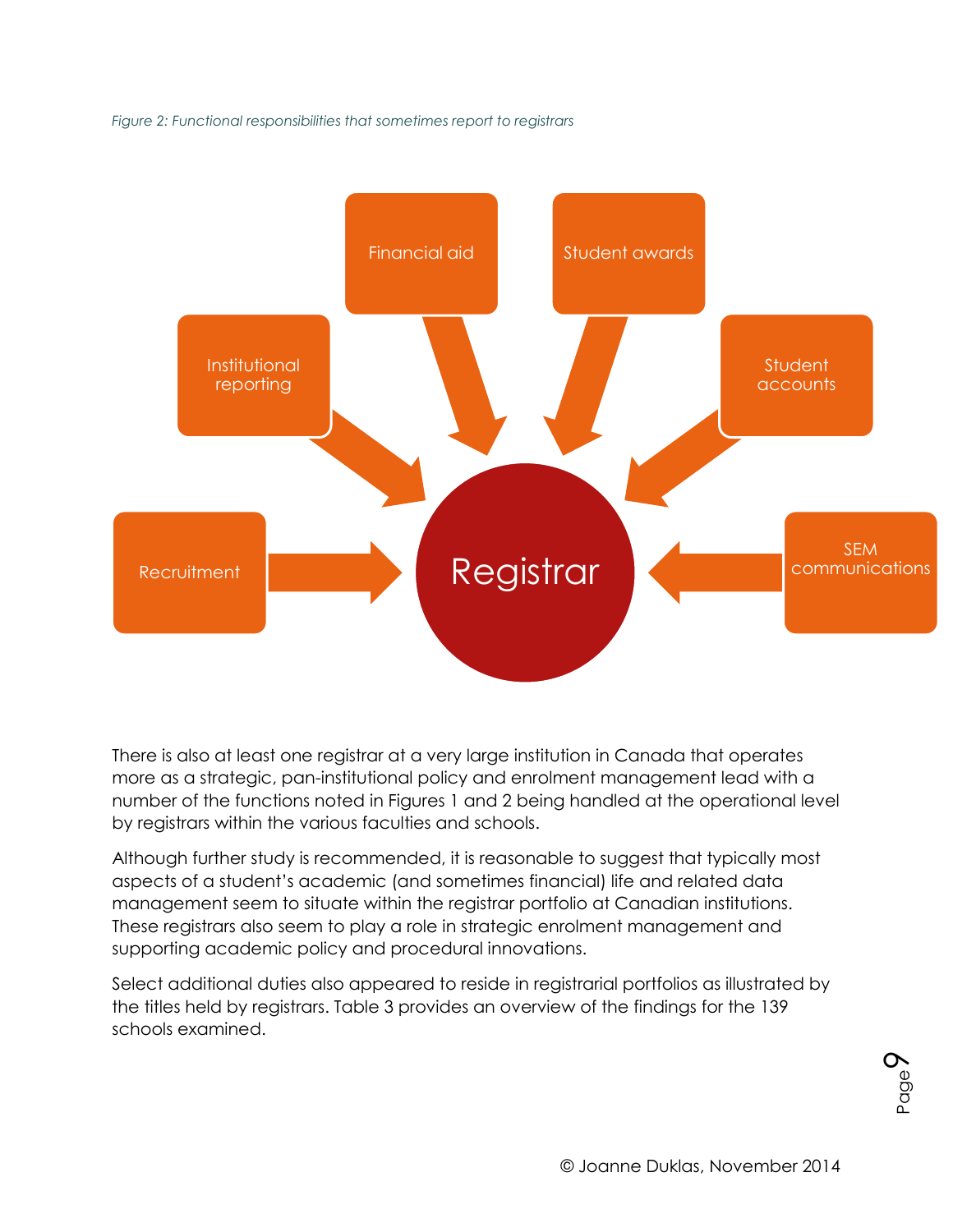<span id="page-10-1"></span>Table 3: Titles held by Canadian registrars

| <b>Title Used</b>                                            | <b>Total</b><br><b>Number</b> | <b>Examples</b>                                                                                          | <b>Sample of additional duties</b>                                                                                                                                                                                               |
|--------------------------------------------------------------|-------------------------------|----------------------------------------------------------------------------------------------------------|----------------------------------------------------------------------------------------------------------------------------------------------------------------------------------------------------------------------------------|
| Registrar                                                    | 88<br>(63%)                   | Included acting<br>registrar, registraire,<br>university registrar,<br>college registrar                 | No other title evident                                                                                                                                                                                                           |
| Registrar combined<br>with another<br>executive level title  | 21<br>(15%)                   | Vice provost,<br>assistant vice<br>provost, vice<br>president, executive<br>director, senior<br>director | Enrolment management*, enrolment<br>services*, student services*,<br>institutional reporting and planning,<br>chief academic officer, student<br>development                                                                     |
| Registrar combined<br>with another senior<br>level title     | 22<br>(16%)                   | Director/manager                                                                                         | Academic services, financial<br>assistance, admissions*, enrolment<br>services/management*, library and<br>student services*, student affairs,<br>institutional research, customer<br>service, recruitment and<br>communications |
| Registrar combined<br>with a formal<br>governance focus      | 4(3%)                         | Secretary                                                                                                | Academic governance                                                                                                                                                                                                              |
| Registrar combined<br>with other portfolios<br>(less common) | 3(2%)                         | E.g., principal, dean                                                                                    | Lead for a particular academic or<br>operational area not typically found<br>in a registrarial portfolio                                                                                                                         |
| Unknown                                                      | $1(1\%)$                      | No registrar<br>apparent                                                                                 |                                                                                                                                                                                                                                  |

\* Most common additional functions

The Canadian evidence suggests that "registrar" as a stand-alone title is most commonly used. Reflecting additional duties through expansion of the title occurred; however, doing so was not typical. When it happened, enrolment management, enrolment services, student services, and admissions were the most commonly mentioned. This is not to suggest that these functions didn't normally fall within a registrar's portfolio even when the title simply indicated "registrar"; rather, when additional items were noted explicitly in titling, these were the more commonly mentioned.

#### <span id="page-10-0"></span>The role of registrar in other jurisdictions

There are indicators of differences in the perceived role of the registrar in other international regions.

In the US and as an example, it would initially appear that the registrar plays more of a records management role. The AACRAO survey (2007) mentioned previously revealed some of the typical functions found in the portfolio. These included degree audit (79%), student records management (87%), registration (62%), overseeing and steering the creation of academic artifacts (e.g., transcripts 88%; diplomas 75%), scheduling (final exam 56%; classroom scheduling 59%; facilities scheduling 20%), master curriculum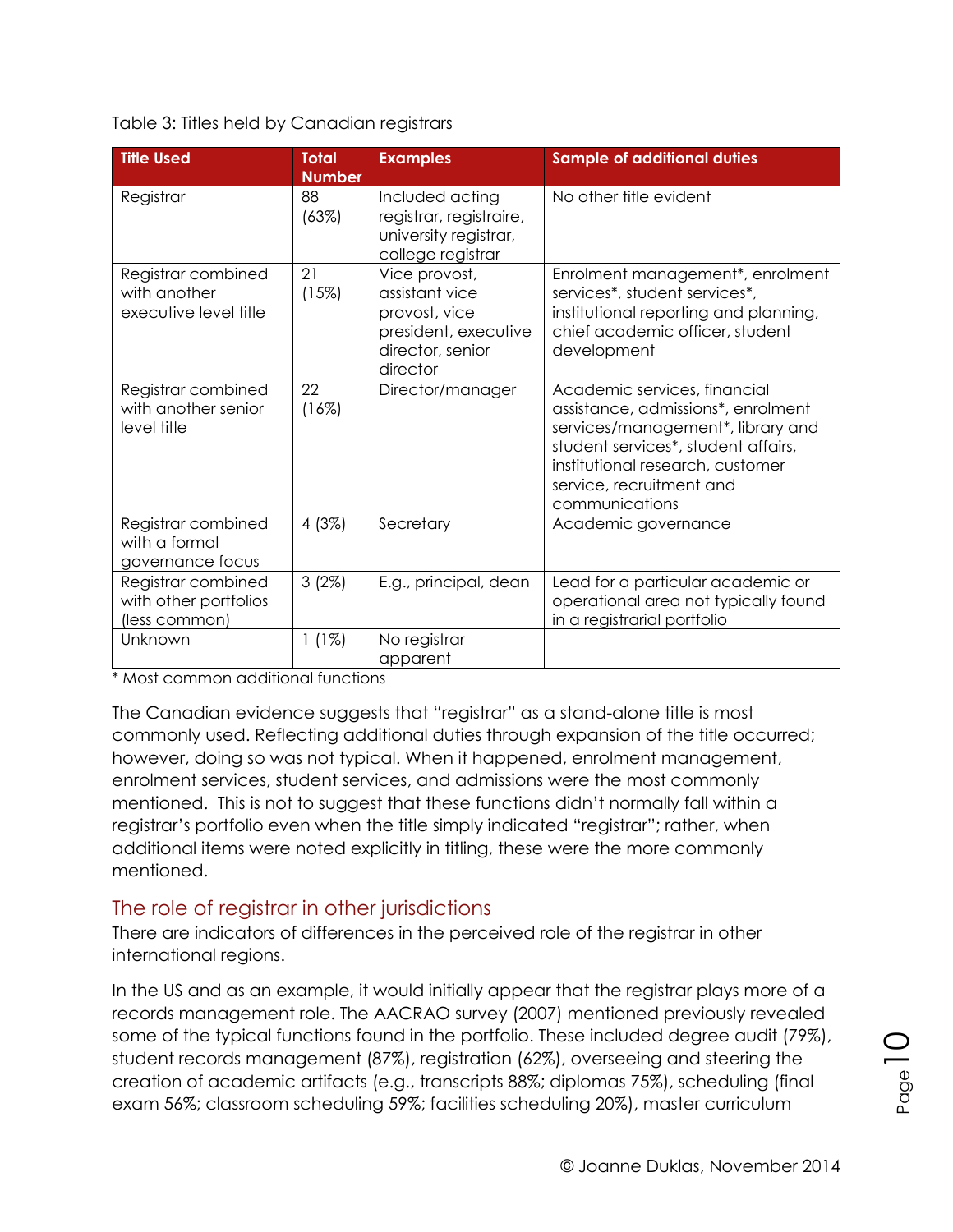record of approved programs and courses (56%), coordination of the institutional catalog (44%), transfer articulation (53%), one-stop for student services (26%), institutional research (20%), advising (17%), and so forth. Most of these functions typically rely heavily on systems, web-based tools, and automation highlighting technology and the web as priority areas for people holding this portfolio.

Notions such as preserving the integrity of the academic record and its artifacts; supporting the development, translation, and interpretation of institutional policies tied to the academic mission; delivering technology solutions; and being interpreters of data are evident as additional components of the US registrarial role (Williams, 2011).

In delivering their mandates, US registrarial professionals are guided by ethical standards provided by their own institutions and organizations such as AACRAO. These guidelines emphasize preservation of academic integrity, encourage a holistic support framework for students, and validate alignment with institutional academic mission.<sup>2</sup> The focus on student success and all it entails is readily apparent in the activities of ACCRAO, the professional association for registrars in the US. As a case in point, the ACCRAO 2014 Executive Symposium of the Strategic Enrollment Management professional development conference focused discussions around balancing institutional and student success (October 2014).

A recent article by Dr. Reid Kisling (2014) addressed the changing role of the US registrar and notes the opportunities for this position to become a partner with faculty as a means to enhance the provision of service and transformational change in the area of strategic enrolment management. He stresses the unique opportunities for strategic partnership between faculty members and the registrar due to the nexus wherein these roles situate – "between service to students and the academic programs that students pursue" (p.4). He further argues that a "shift must occur where registrar staff see themselves as peers of academics and partners in the delivery of educational programs" (p. 4).

Enrolment management is a significant thrust at institutions in the US. Given the more narrow survey findings regarding functional responsibilities of US registrars, interesting insights relevant to the Canadian registrarial lead role can be drawn from a recently released study by Dr. Wendy Kilgore, consultant for AACRAO, which focused on "chief enrollment management officers" (2014). The survey identified functional responsibilities from 152 enrolment officers which are reproduced in Table 4 (p. 19).

<sup>&</sup>lt;sup>2</sup> A growing number of Canadian registrars are also members of AACRAO; most are members of the Canadian Association of Registrars of the Universities and Colleges of Canada (ARUCC) and are therefore similarly guided by the professional ethics of the field.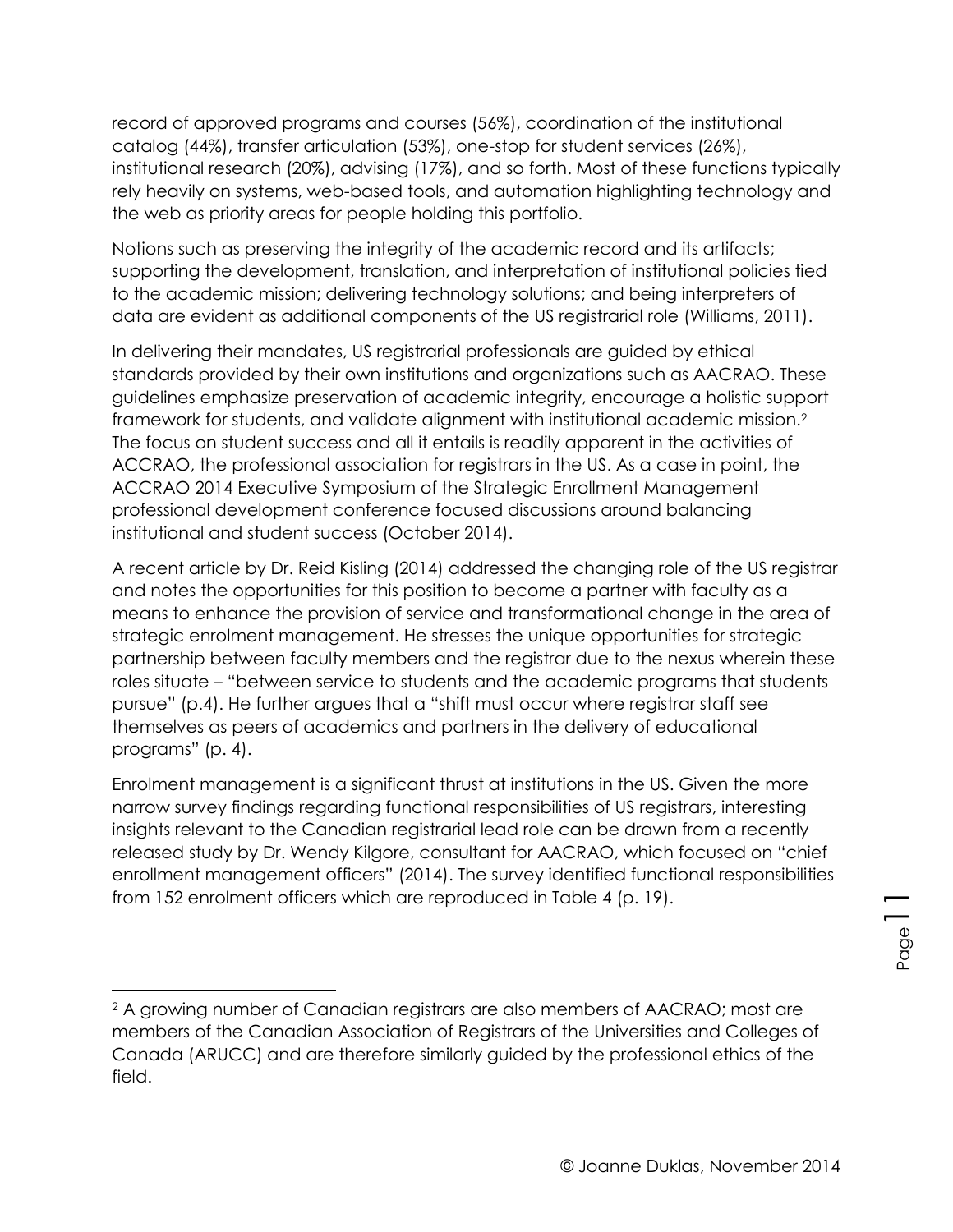<span id="page-12-0"></span>*Table 4: Portfolio of responsibilities of the chief enrolment management officers (n=152; adapted from Kilgore, 2014, p. 19) 3*

| <b>Functional Category</b>            | Percentage with supervisory responsibility |
|---------------------------------------|--------------------------------------------|
| Recruitment                           | 61.2% (93)                                 |
| Admissions processing                 | 62.5% (95)                                 |
| Records and registration              | 41.4% (63)                                 |
| Financial aid                         | 55.9% (85)                                 |
| Retention/student success             | 25.0% (38)                                 |
| Institutional research                | $8.6\%$ (13)                               |
| Enrolment research                    | 30.9% (47)                                 |
| Academic advising                     | 14.5% (22)                                 |
| Career services                       | 13.8% (21)                                 |
| Recruitment marketing                 | 48.7% (74)                                 |
| Institutional marketing               | 15.8% (24)                                 |
| Institutional enrolment goals         | 12.5% (19)                                 |
| Academic college/department enrolment | 12.5% (19)                                 |
| goals                                 |                                            |
| Veteran services                      | 30.3% (46)                                 |

The findings indicate that US chief enrolment management officers are responsible for recruitment, admissions processing, and financial aid primarily. Recruitment marketing and records and registration are the second most common; veteran services and enrolment research are the third most common; and retention/student services are the fourth most common. Of this cohort, 55 (36.2%) report to the president/chief executive and 46 (30.3%) report to the chief academic affairs area (p. 9).

The functional responsibilities of the US chief enrolment management officer when combined with the recruitment, records and registration functions seem to approximate the responsibilities of the Canadian registrar. In addition, the evolutionary role of the registrar suggested by Dr. Kisling, seems to be a closer fit as well. As a codicil, there are examples of Canadian registrars that have less responsibilities aligning them more closely with the traditional records oriented US registrar; conversely, there are examples of Canadian registrars with even greater responsibilities than the US registrar and the US chief enrolment management officers. Although more detailed study would be helpful, the Canadian findings seem to indicate that degree of distance from institutional academic leadership (or, to put it another way, a greater degree of organizational hierarchy) seems to result in a diminishment of the responsibilities of the Canadian registrar.

The experience in the UK, both recently and historically, provides some additional insights on the role of registrar. The first registrar appeared at the University of Oxford in the early 1400s (Mallet, 1924 as cited in Williams, 2011). The role was described as follows:

<sup>3</sup> Permission to use data from AACRAO report: provided by Martha Henebry, AACRAO, November 17, 2014.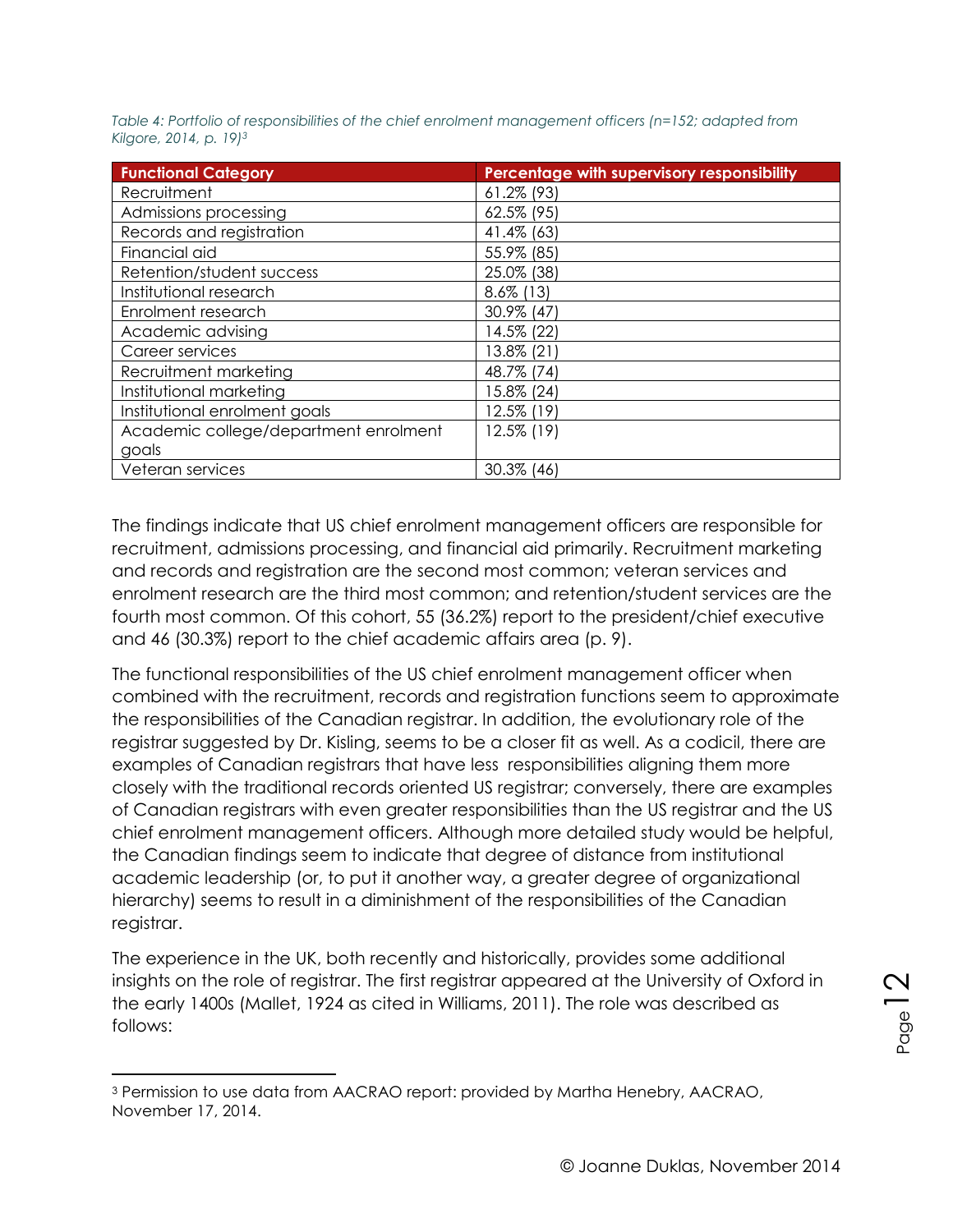*The officer's duties were to give form and permanence to the universities public acts, to draft letters, to make copies of its documents and to register the names of it graduates and the examanatory sermons (Mallet, 1924, p. 327 as cited in Williams, 2011).*

While the registrars in the United Kingdom share similarities to Canadian registrars, there are fairly significant differences. Using the University of Oxford as an example, the traditional role of registrar in UK today is one that is more akin to a senior advisor to the president who is responsible for the institution's academic, administrative, council secretary, financial, and student services activities.

[At Oxford] the Registrar is the senior administrator within the University and is *formally Secretary to the Council of the University. He is responsible to the Vice-Chancellor and to Council for the effective organisation of the University's administration, and is line manager for a large number of senior officers within the administration (University of Oxford, 2014*).

As another example, the Constitution for the UK professional association called the "Academic Registrars Council", defines a registrar as follows:

*…the postholder with responsibility for the majority or all of the following: student admissions, assessment and conferment; student fees; student record systems; academic planning; curriculum record management; timetabling; quality assurance; educational collaboration; academic audit and assessment; student services; research administration; student complaints and discipline (2013, p. 1).*

While Canadian registrars appear to often support aspects of academic planning; quality assurance; academic audit and assessment; and research administration, and may even play a significant role in these areas because of strategic enrolment management and their positions on academic governance committees, the constitutional definition above suggests that the UK registrars maintain a primary leadership role in these areas. This does not seem to be true for Canadian registrars.

## <span id="page-13-0"></span>Where should a registrar report?

There are a number of considerations when determining the most appropriate reporting line for a registrar i.e., should it be direct to the chief academic officer, to the president, to another vice president, or lower down? At minimum and as mentioned above, senior leadership and the chief academic officer in particular might wish to consider the following when determining to whom the registrar should report:

- Level of pan-institutional impact and accountability inherent to the position's responsibilities and the potential impact on institutional risk and reputation.
- The cultures within the institution, its overarching priorities, and the degree to which access to key decision makers may assist or hinder the portfolio and the incumbent's success in areas such as supporting academic policy and

 $P_{\text{age}}13$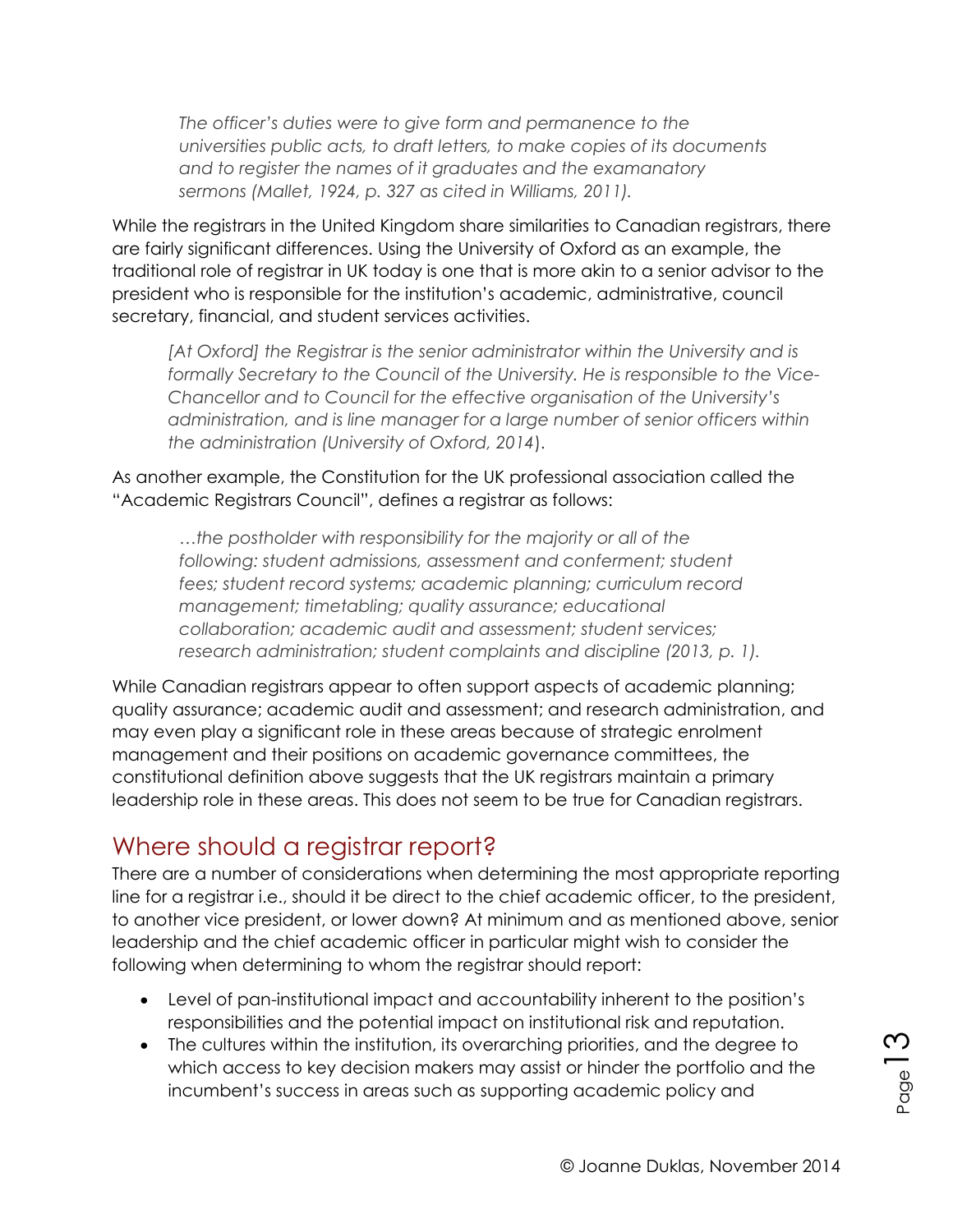procedural innovations, enrolment management, and student success (for example, is success potentially impeded by lack of access to academic decision makers across the institution? Would the registrar be a more effective partner and implementer of strategic enrolment management needs if he or she sat at the dean's executive table?).

 The importance of the role in supporting student success and the development of the entire student.

This list is not meant to be comprehensive but rather to highlight a few considerations. Each are discussed below.

#### <span id="page-14-0"></span>Pan-institutional impact and accountability

The extensive pan-institutional impact and accountabilities held by registrars are not always understood. For example, typically the registrar is often required to oversee the government attestation and reporting process for the entire student population on behalf of an institution – this is a function that requires one person in the organization be legislatively accountable to the government for ensuring that whatever registration and enrolment occurs and subsequent revenue claimed, the process is overseen in accordance with auditable regulations. Fulfilling this role successfully requires tight alignment with institutional analysis areas and government. Additionally and if the registrar is responsible for revenue collection, he/she is held accountable for steering the tuition and fees revenue collection for the entire institution and overseeing all systems, data, implementation, and resources supporting that process.

On the academic side, the registrar is likely required to steer and oversee the collection and management of the student academic data and any related degree audit, verification, and academic artifacts (such as transcripts and diplomas). For example and even if the registrar is not responsible for tuition collection or financial aid, student funding agencies (e.g., for financial aid, external scholarships, RESPs, etc.) and athletic associations (to name two examples) rely on the Registrar's Office to attest to student academic status to facilitate access to more funding and/or varsity involvement.

The registrar, if he/she is responsible for admissions, is typically held accountable for diligent document and admissions assessment processes. This is a highly complex area requiring expert knowledge of education systems from around the world and related academic document verification. To illustrate its importance, when accusations regarding document fraud emerge, these can have considerable impact on institutional reputation. The same can occur when problematic student record keeping results from poorly managed inter-institutional curricular arrangements. Problematic situations such as these have, in the past, resulted in challenging board relationships and executive level terminations in Canada – in situations such as the latter, internal and/or external provincial audits typically examine such accountabilities and related reporting relationships to ensure normal academic controls are not inadvertently bypassed by diminishing involvement and authority of key areas such as the Registrar's Office.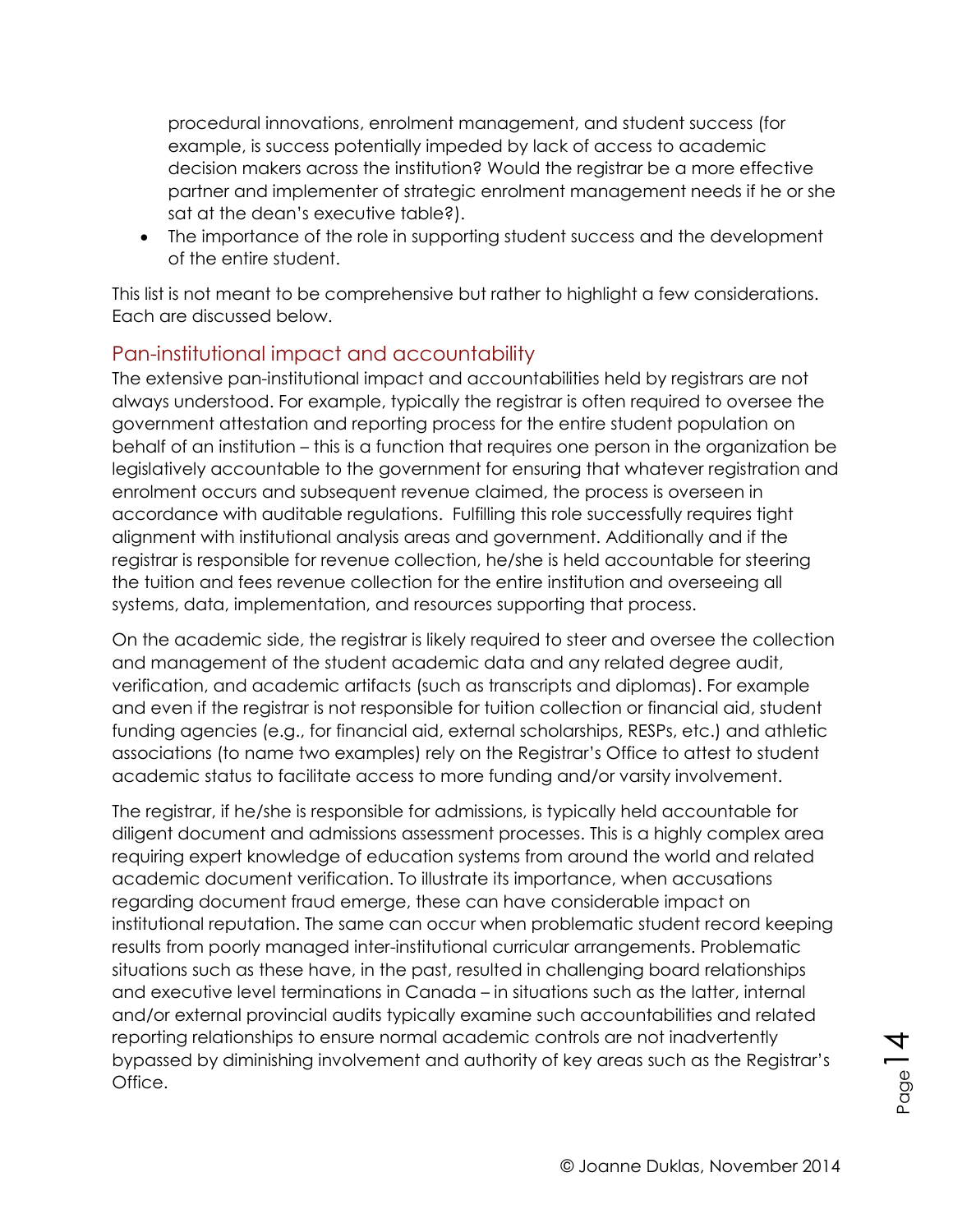Less obvious from a reporting lines analysis is understanding and appreciating the important roles registrars play (or can play) to help institutions with developing paninstitutional retention systems (e.g., early warning); better understanding student marketing demographics (because of their oversight of student data); creating responsive student supports (e.g., online degree progress systems); facilitating academic planning (e.g., understanding the allocation of faculty resources across programs through teaching load assessments and student course loads); and more.

There are many more examples; however, the salient point is that a registrar's potential and accountabilities are typically pan-institutional, usually involve most of the primary revenue sources, and typically impact all students and alumni. Navigating these accountabilities and ensuring due diligence are complex tasks that require specialized training; unique strategic, networking, communication, and technical capacities; and an extensive knowledge base. As the data shows, sometimes institutions position another layer between the registrar and the chief academic officer (or another executive leader). This can result, although not always, in having someone above the registrar co-sign or sign to these accountabilities; however, the risk increases as distance from the operational action increases.

As a final point and regardless of organizational structure, registrars need to have a close working relationship with development and alumni relations, institutional planning, government relations, and central communications areas in order to effectively discharge their duties.

#### <span id="page-15-0"></span>Academic policy development and navigating the academic cultures of the institution

Exploring the cultures within institutions is helpful since registrars deal, on a daily basis, pan-institutionally whether as guides; technical experts; change advocates; supporters, implementers, and interpreters of academic policy and procedures; crisis managers; student support professionals; and so forth. Regardless of institution, the registrar is routinely required to work closely and at a unique and deep level of detail with academic colleagues, leaders, and curricular governance committees whether to support academic innovations and policy development; advance enrolment management objectives, policies and procedures; or ensure holistic student support. While this is likely true of other pan-institutional leaders, what makes the registrarial roles stand alone is the degree to which these particular individuals must ensure (and be held accountable for ensuring) that the academic curricular vision, policies, and priorities are deeply embedded into operational practices and supporting system infrastructures as a support to each individual student. A registrar's success is directly a result of their level of access to the various leaders across an institution and is reflected in the success of recruitment and retention initiatives, enrolment management, degree audit, student institutional artifacts (e.g., transcripts, diplomas), and so forth.

To be effective and efficient, one could argue that the registrar needs both access and influence to at least the governance committees and leadership across all the academic cultures to facilitate supporting an Institution. As institutions become more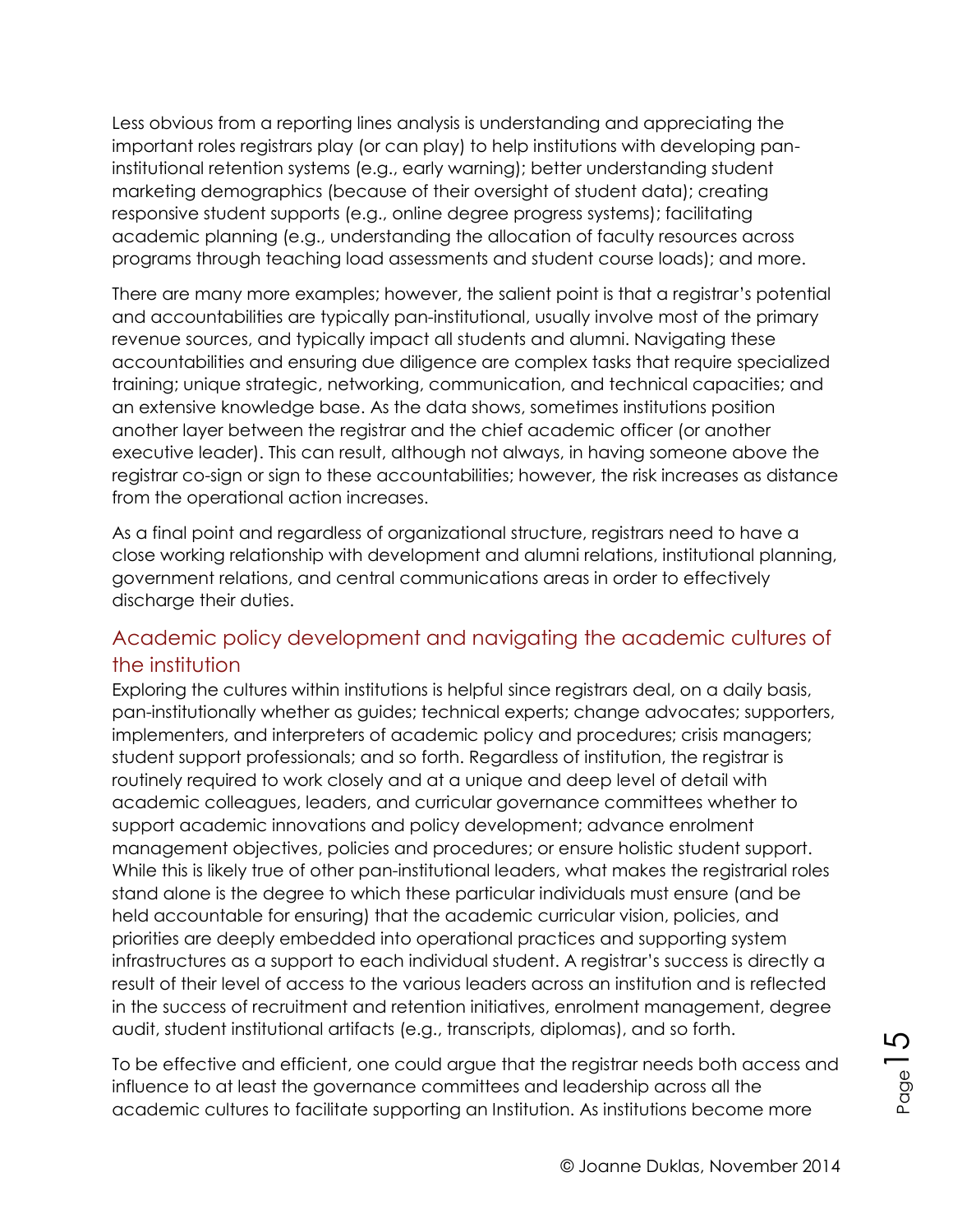complex, this need grows. While it is impossible to fully understand and appreciate the complexities and nuances of academic culture in a short White Paper, William Bergquist and Kenneth Pawlak in *Engaging the Six Cultures of the Academy* (2008) provide a helpful and exceedingly comprehensive lens to illustrate the relevance of this point.

#### <span id="page-16-0"></span>Setting the stage: postmodern institutions

In their work, Bergquist and Pawlak (2008) argue that North American postsecondary educational institutions, including those in Canada, are evolving from so-called 'modern' to 'postmodern' organizations due to changing higher education trends. This situation is both creating new cultures and having a tremendous impact on how the various areas relate and interact within these organizations (see Appendix A for a brief summary of cultural definitions according to Bergquist and Pawlak). It stands to reason that it is also affecting leadership and reporting relationships.

Paul Williams in *The Competent Boundary Spanner* (2002) explores the defining characteristics distinct to 'modern' and 'postmodern' organizations which have relevance to discussions regarding leadership and reporting lines. These are outlined in Table 5.

|                                  | <b>Modern Organization</b>              | <b>Postmodern Organization</b>             |
|----------------------------------|-----------------------------------------|--------------------------------------------|
| <b>Domain</b>                    | Intra-organizational                    | Inter-organizational                       |
| Metaphor                         | Mechanistic                             | Systems                                    |
| Form of government               | Administration                          | Governance                                 |
| Form of organization             | <b>Bureaucratic</b>                     | Networking, collaboration,<br>partnership  |
| Conceptualization                | Differentiation; tasks and<br>functions | Interdependencies                          |
| <b>Decision-making framework</b> | Hierarchy and rules                     | Negotiation and consensus                  |
| Competency                       | Skills-based professional               | Relational                                 |
| <b>Solutions</b>                 | Optimal                                 | Experimentation, innovation,<br>reflection |

<span id="page-16-1"></span>

| Table 5: Modern and postmodern organizations (Williams, 2002, p. 105) |  |  |  |  |
|-----------------------------------------------------------------------|--|--|--|--|
|                                                                       |  |  |  |  |

In a 'postmodern' institution, Williams (2002) and Jeffrey Luke (1998) among other leadership theorists argue that a different type of leadership is required; specifically and in the words of Williams, the "Catalytic Leader" is appropriate rather than the "sovereign, charismatic leader who enthuses firm and directive leadership" (p. 112). They note that a position of influence in a 'postmodern' institution and in public leadership requires a number of skills to work across organizations and networks including facilitation, collaboration, and diplomacy; building trust is a core antecedent to success (Williams, pp. 112-113; Luke, 1998, Chapter 2). Regularized access to thought leaders in these different organizations or networks is paramount for achieving trust, consensus and success.

With the evolution to 'postmodern' institutions there is an increase in demands being placed on registrars; therefore, enhanced access to internal leaders *across the*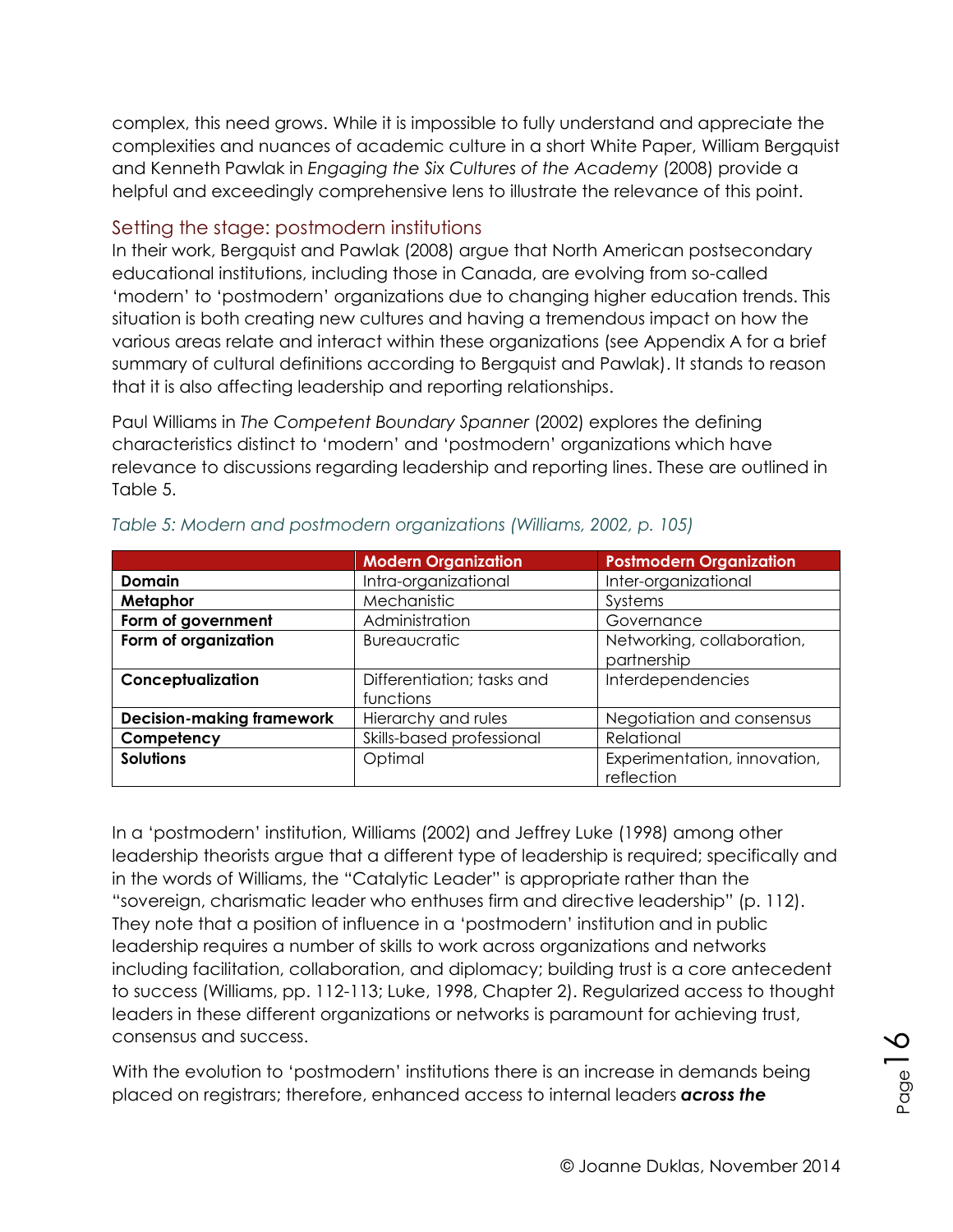*academic cultures* is necessary to successfully support academic policy and curriculum innovations, enrolment management, and student success. An important question to ask when determining registrarial reporting is as follows: will the positioning of the role in the hierarchy, in formal settings, and in leadership networks ensure regular informal and formal access to the academic leadership across the institution? The next section examines more deeply why this line of questioning matters.

#### <span id="page-17-0"></span>Exploring academic culture

 $\overline{a}$ 

Bergquist and Pawlak (2008) suggest that six primary cultures exist amongst academic colleagues each of which has emerged in "response to trends that have occurred over the history of higher education and in response to the other cultures" (p. 228).<sup>4</sup> They suggest that the different cultures can sit at odds with each other, creating polarizing tensions that can impede institutional success and internal actors. Figure 2 provides a visual interpretation of their work; it emphasizes the less ideal potential reality when these cultures sit at odds (the arrows demonstrate the links between potentially opposing cultures); Figure 3 offers an 'ideal state' picture where, through "appreciative enquiry," <sup>5</sup> collaboration and organizational success are achieved. Bergquist and Pawlak suggest that institutional leaders need to understand and work with and across the various academic cultures to ensure success. Registrars are an example of such a leader.

<sup>4</sup> Appendix A provides a brief summary of Bergquist and Pawlak's cultural definitions.

<sup>5</sup> "…a collaborative and highly participative, systemwide approach to seeking, identifying, and enhancing the 'life-giving forces' that are present when a system is performing optimally in human, economic, and organizational terms." (Watkins & Mohr, 2001, p. 14 as cited in Bergquist and Pawlak, 2008). The concept allows a "focus on strengths, vision, hope, and the future…" (Bergquist & Pawlak, 2008, p. 220).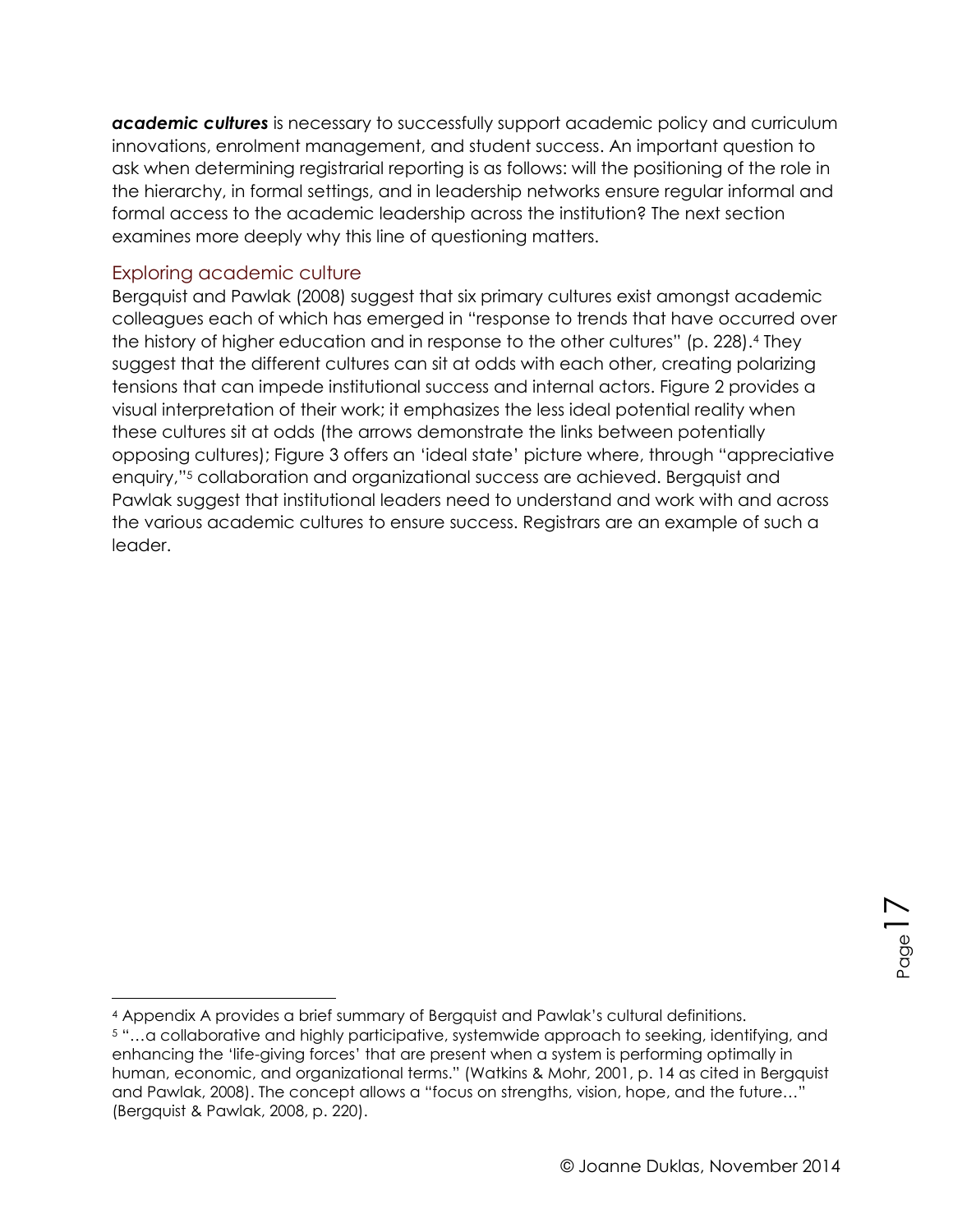<span id="page-18-0"></span>*Figure 3: Tension polarities between the cultures (adapted from Bergquist & Pawlak, 2008)*



<span id="page-18-1"></span>*Figure 4: Ideal state achieved through appreciative enquiry across the cultures of the academy (adapted from Bergquist & Pawlak, 2008)*

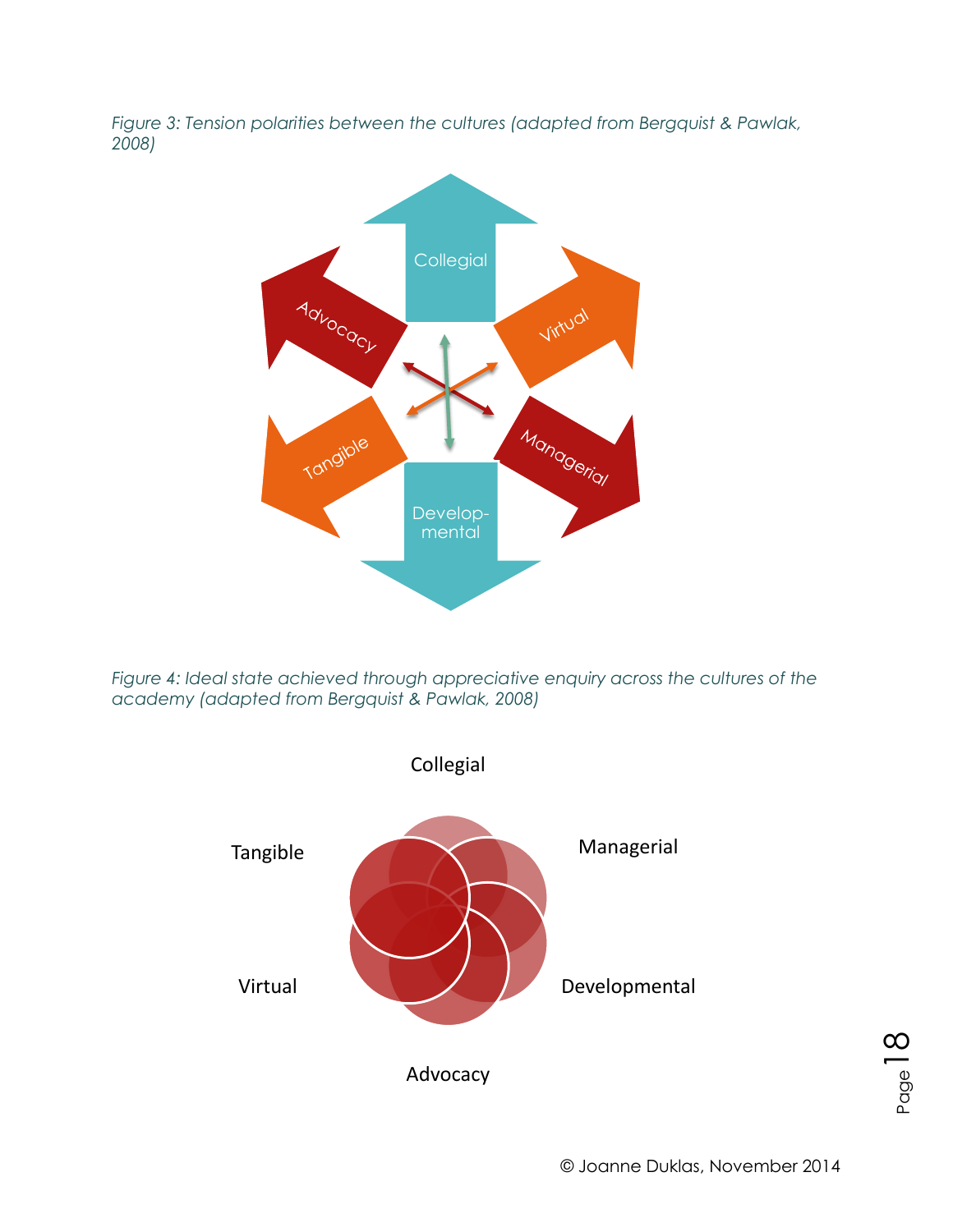An interesting further perspective on this issue is provided by Dr. Diamond, professor emeritus at Syracuse University, and P. DeBlois, director of EDUCAUSE and former registrar of Syracuse in *Accountability and Academic Innovation: Don't Forget the Registrar* (2007). They argue the registrar can be "a critical component in academic transformation…[and]… can play a vital role in academic innovation by providing invaluable policy counsel and advice about the degree to which information systems can be customized, and, ultimately, can grease the tracks for academic innovation." They further argue that the registrar can play a major role in "redesigning and improving the quality" of programs, enhancing "course management and delivery… [and]...translating academic policies into efficient and easily used procedures" to facilitate quality advising and decision-making. They note that often the registrar is ignored or not brought into the process until the very end which, according to them, impedes academic innovation and implementation. These reflections raise some interesting questions about how this professional role is situated and perceived within institutions. Is it viewed as a glorified and operationally focused records management clerk or as a major partner who delivers significant strategic value for an institution?

For a registrar to be strategically effective and support institutional goals in today's postmodern institution, it seems reasonable to suggest that the reporting line and access to the academic leaders should be at the highest level and, ideally, be tightly aligned with the academic portfolio. This seems particularly true if the registrar is overseeing functions that span the entire student academic experience. Otherwise, he or she may struggle in delivering key priorities. One registrar described this as "to be successful for your institution, you need to ensure you have a seat at the dean's table". Depending on your institution's culture, that may only be possible the closer you are to the chief academic officer, another vice president, or to the president.

#### <span id="page-19-0"></span>Supporting student success

There is some tremendous research being conducted by academic colleagues and research organizations examining the areas of student success and strategic enrolment management. Some of the themes include (but are not limited to) the need to obtain more data and research; the importance of achieving demonstrative, transformational success for and with students; the value of transformational, student-services and communications rather than institutionally-focused, transactional services and communications (regardless of reporting line or organizational home); the demonstrated success of creating learning communities and shared communication venues to spread a vision for student success; and more. Regardless of where a registrar reports, it is critical to become familiar with the research and be mindful of the value to an institution that can be realized by focusing on student success.

Of relevance to this article, the topic of reporting lines for certain roles involved in student success have been examined by others. The authors of *Supporting Student Success: The Role of Student Services within Ontario's Postsecondary Institutions* (Seifert, T., Arnold, C., Burrow, J., Brown, A., 2011), a first phase report of a multi-year analysis of student success at Canadian institutions led by Dr. Seifert, notes that the registrarial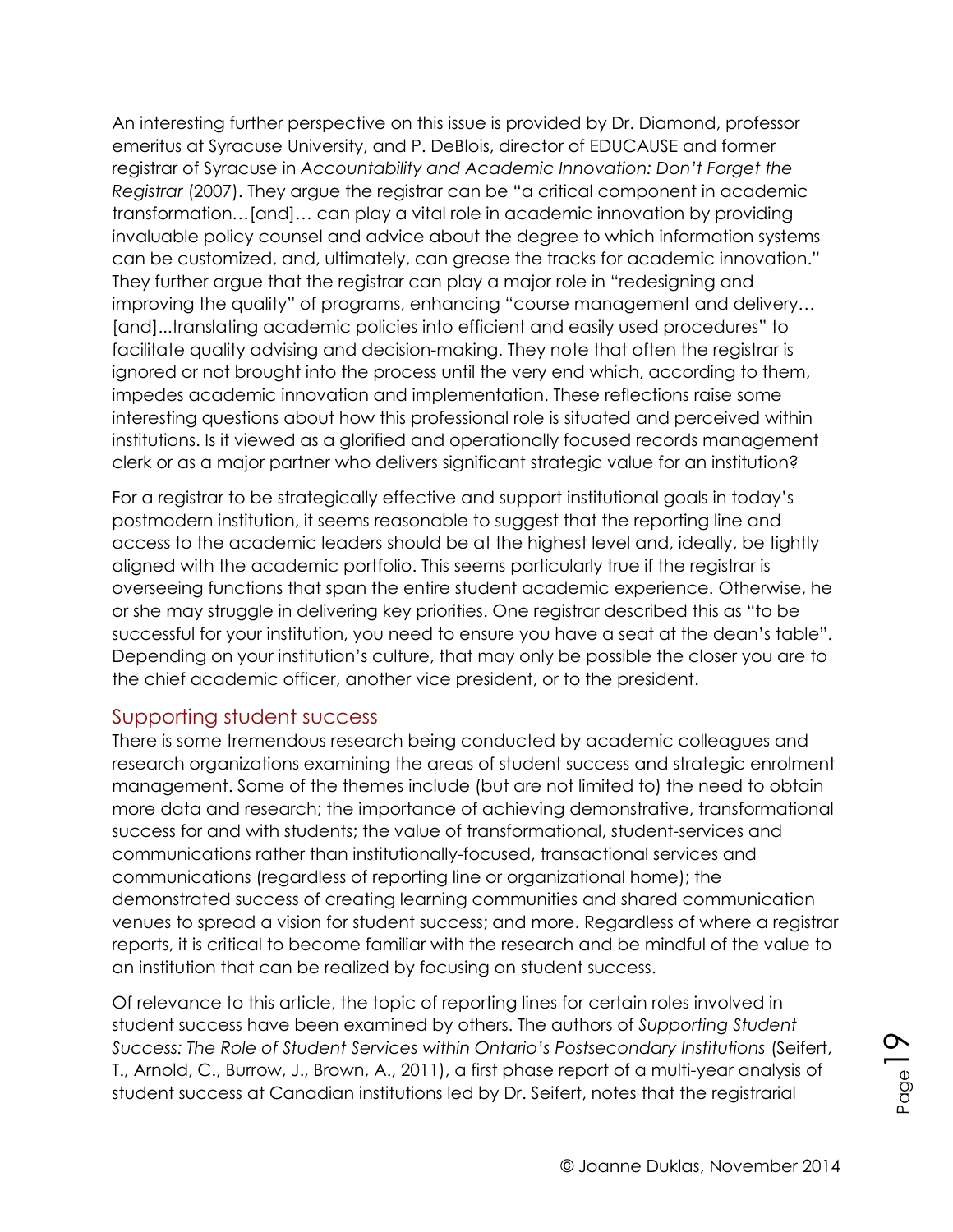portfolio does not always situate within the student affairs area and further concludes the following:

*A critical finding from this study was that student-focused or institutionfocused approaches to organizational structure could be illustrated by any of three actual structures (centralized, decentralized, or federated).<sup>6</sup> It is as possible to have a student-focused approach with a federated SAS structure [in which staff members are embedded in faculties but report to a centrally-located supervisor] as it is to have an institutionfocused approach with a centralized SAS structure (p. 4).*

George Granger, a former longstanding registrar and current executive director of the Ontario Universities' Application Centre (OUAC), highlighted the challenges inherent to the role when supporting students and institutions: "A good registrar knows when to be an advocate for the student(s) and when to be an agent of the university" (G. Granger, personal communications, November 2014). His point is well put – the challenge of balancing the needs of the institution with the needs of students seems at times to be an art, not a science. And yet for those in this role, tight alignment with the academic side of the institution can facilitate success when supporting student success because it allows registrars to simultaneously support academic innovation and students at a very granular and deep policy level.

Richard Morrell in "Be a Pine Tar Registrar" provides an interesting lens on the role of the registrar in supporting students and student success in the context of institutional rules.

*Registrars make exceptions to rules almost every day they are at work. The truly great men and women in our profession are perhaps best defined by their ability to make wise and timely exceptions to any particular rule. Make too many exceptions and you risk losing the confidence of those who make the rules [e.g., academic governance committees]. Make too few exceptions and you risk being stereotyped as inflexible and tyrannical. Make exceptions without consistency and risk being viewed as Machiavellian (Morrell, 2014, p. 57).*

Morrell emphasizes the importance of a principled approach to leadership when supporting both institutions and students and stresses the value of understanding the academic rules AND their underlying intention. A registrar cannot always do that effectively when they are not in a position to engage routinely and deeply with the academic cultures and leaders across an institution.

<sup>6</sup> "Centralized" refers to people, offices and reporting lines that are at a central institutional level; "federated" means people may be embedded in faculties but report to a centrally-located supervisor; "decentralized" means people work in faculties, office operations are handled at the faculty level, and both people and offices report to a faculty-located supervisor (T. Seifert, personal communications, October 2014).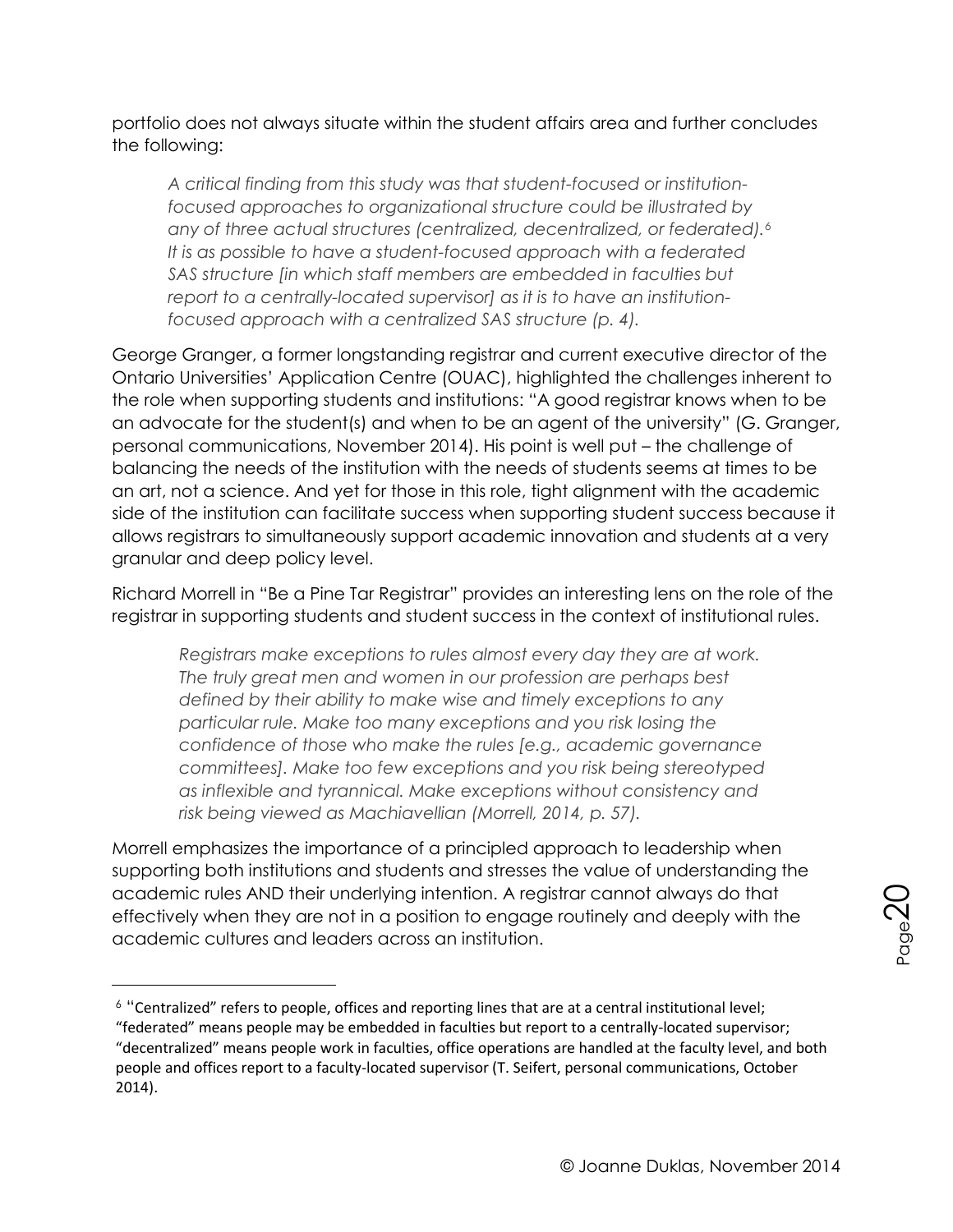## <span id="page-21-0"></span>Concluding remarks

The Canadian data provide some interesting indicators regarding the reporting relationships of registrars. First, although further study would be helpful, it is reasonable to conclude that, like the US, a larger proportion of Canadian registrars report directly to institutional academic officers. Further, typical functional responsibilities cover the range of academic and, potentially, financial services across the student life cycle, legitimizing this direct reporting relationship. Nuances are evident, of course, but a general typology is emerging. What the Canadian registrar does not typically maintain responsibility for encompasses the other aspects of student life (e.g., faculty/departmental student support services, residence, sport, student development, disabilities, career advising, and so forth). There are certainly examples where registrars maintain responsibility for these additional areas; however, that appears to be the exception rather than the rule. Early indicators seem to suggest that there are very discrete and specialized functional responsibilities emerging at Canadian institutions that require highly specialized skillsets and competencies offered by those trained in enrolment management and registrarial service delivery specifically.

Although further study would be helpful, what also may be emerging at Canadian institutions is more akin to the reality envisioned by Diamond and DeBlois - a recognition of the role of registrar as a professional expert and partner with unique knowledge and skills that can and should be a significant actor in the realization of academic innovation, enrolment management, and student success. They serve a critical role particularly relevant in postmodern institutions given their daily requirement to work across all the academic cultures at an institution. Further, the role is guided by external ethics and is a formal profession in its own right with pan-institutional impact and accountabilities that necessitate a strong tie to institutional leadership in order to realize these accountabilities and related contributions. Lastly but not insignificantly, the registrar plays a significant role as a supporter of student success particularly given the deep tie to students' academic lives. In Canada, it seems to be emerging as a professional position that is re-earning a place at the senior table in its own right. To be a fully realized partner, registrars require access to academic leadership across an institution; when so situated, they are uniquely positioned to provide balanced strategic and operational support for both students and the institution they serve.

**Page2**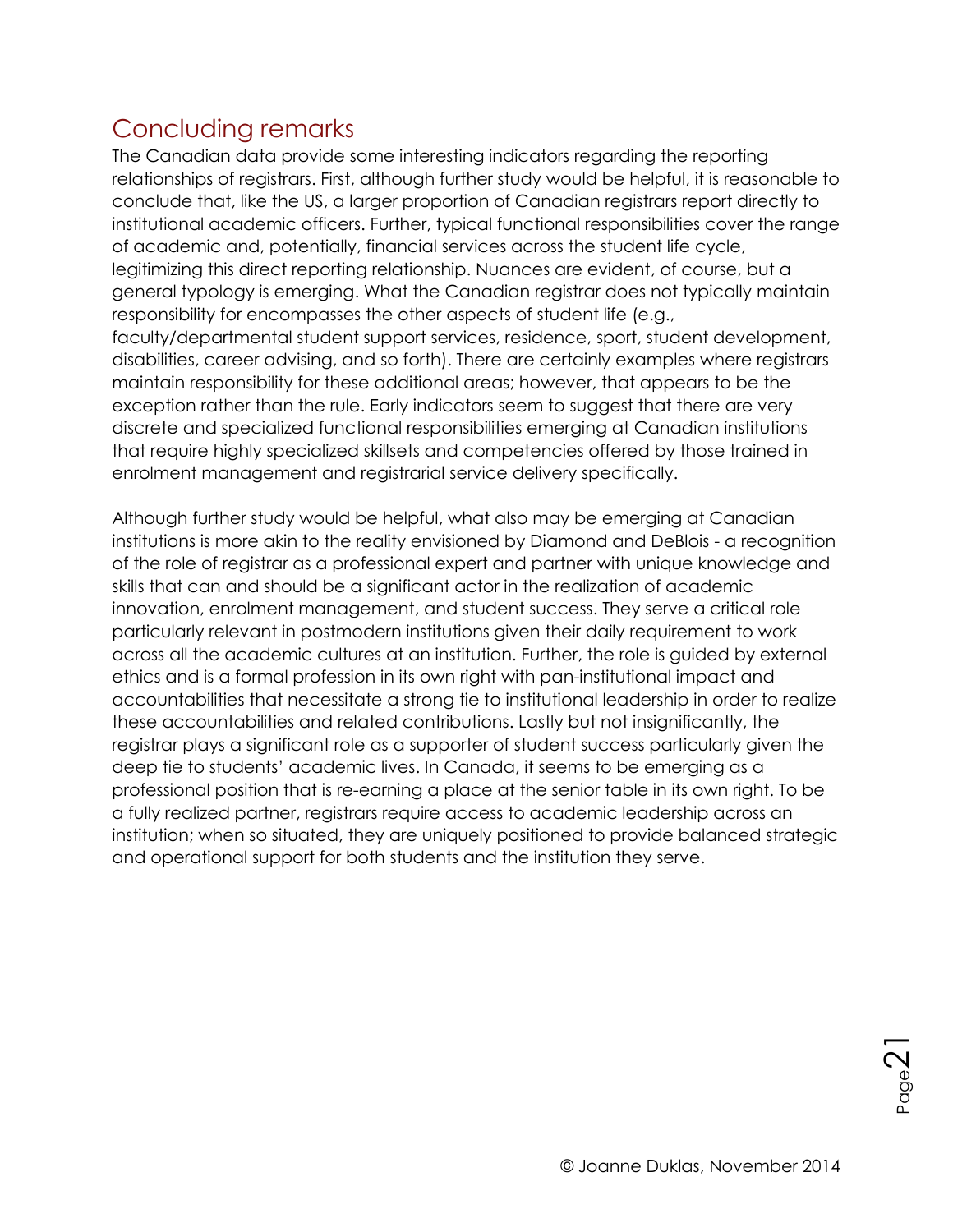# <span id="page-22-0"></span>Appendix A: Explaining the cultures (Bergquist & Pawlak, 2008)

| <b>Academic</b>                    | <b>Characteristics</b>                                                                                                                                                                                                                                                                                                                                                                                                                                                                                           |
|------------------------------------|------------------------------------------------------------------------------------------------------------------------------------------------------------------------------------------------------------------------------------------------------------------------------------------------------------------------------------------------------------------------------------------------------------------------------------------------------------------------------------------------------------------|
| <b>Culture</b>                     |                                                                                                                                                                                                                                                                                                                                                                                                                                                                                                                  |
| Collegial (p.p.<br>15, 31, 41, 43) | meaning achieved through faculty disciplines;<br>$\bullet$<br>values faculty research and scholarship; quasi-political<br>$\bullet$<br>academic governance process; autonomy and academic<br>freedom;<br>sees institution's role as generation, interpretation, and<br>$\bullet$<br>dissemination of knowledge and related value development to<br>students;<br>assumes institutional change takes place primarily through - and<br>$\bullet$<br>power resides in - the faculty-controlled governance processes. |
| Managerial<br>(p.p. 43, 62, 70)    | meaning achieved by the organizing, implementation, and<br>$\bullet$<br>evaluation of work directed toward specified goals and<br>purposes;<br>values fiscal responsibility; effective supervisory skills; efficiency<br>$\bullet$<br>and competency [both in and outside the classroom]; data and<br>analysis;<br>sees institution's role as inculcating specific knowledge, skills,<br>$\bullet$<br>and attitudes in students.                                                                                 |
| Developmental<br>(p. 73)           | meaning achieved by creating programs and activities that<br>$\bullet$<br>further the entire community's growth;<br>values personal openness; service to others; systematic<br>$\bullet$<br>institutional research and curricular planning;<br>sees institution's role as encouraging potential for cognitive,<br>$\bullet$<br>affective, and behavioral maturation amongst community<br>members.                                                                                                                |
| Advocacy (pp.<br>111, 141)         | meaning achieved by establishing equitable and egalitarian<br>$\bullet$<br>policies and procedures for resources and benefits;<br>values confrontation and fair bargaining;<br>$\bullet$<br>focuses on developing service learning and related partnership<br>$\bullet$<br>models with community to facilitate change and support<br>underrepresented populations;<br>focuses on developing outcome-based measures to inform<br>$\bullet$<br>funding formulas.                                                   |
| Virtual (p.p.<br>147, 167-169)     | meaning achieved by answering the knowledge<br>$\bullet$<br>generation and dissemination capacity of the<br>postmodern world;<br>values the global perspective of open, shared,<br>responsive educational systems;<br>conceives of the institution's enterprise as linking<br>educational resources to global and technological<br>resources, thus broadening the global learning network.                                                                                                                       |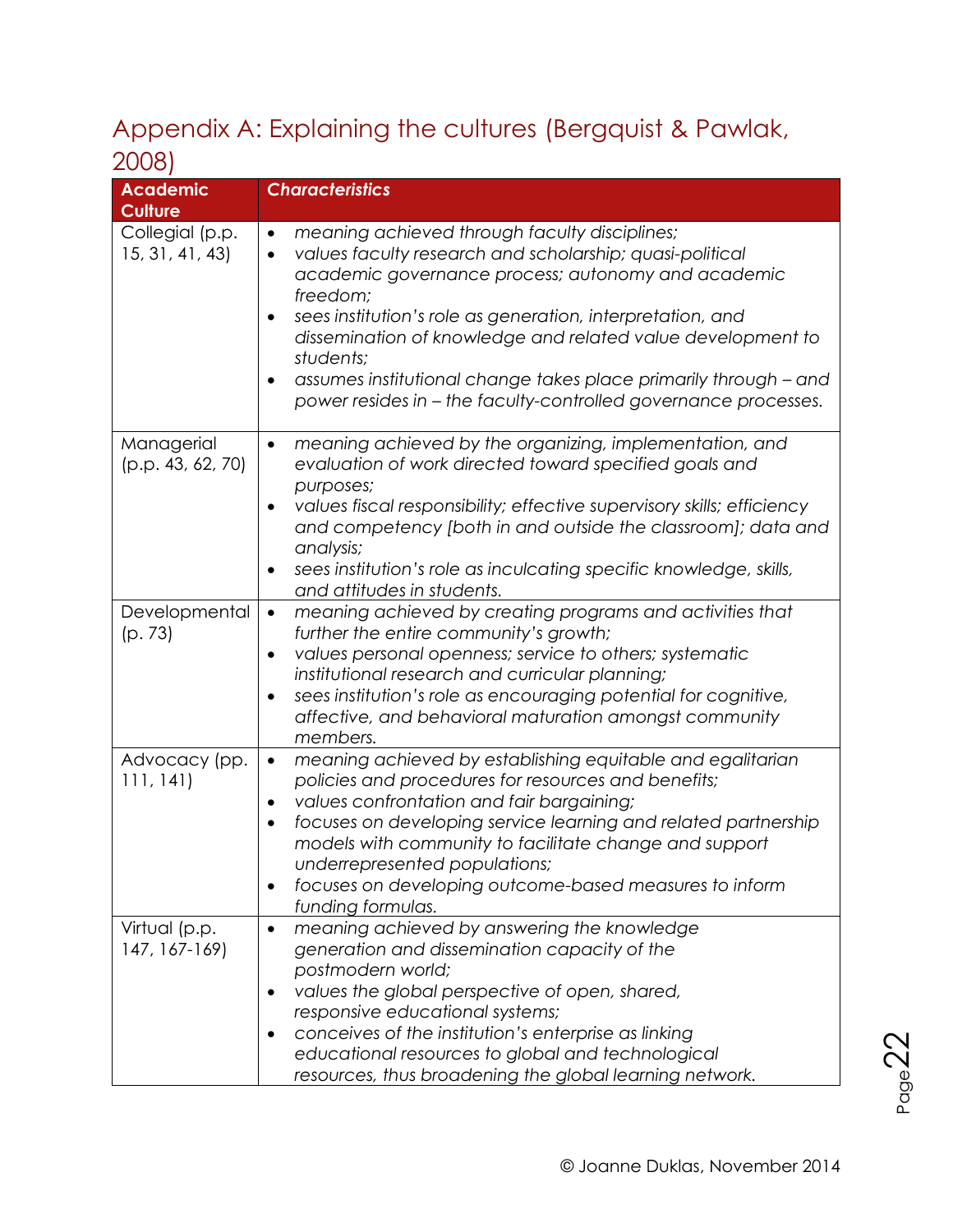|                                         | Sees impact of information digitization and the knowledge<br>$\bullet$<br>economy, loosening of organizational boundaries (e.g., offsite<br>campuses, the "unbounded" Internet, etc.), and the<br>development of a "virtual epistemology" contributing to this<br>new culture.<br>The changing role of the Faculty when access to knowledge is<br>$\bullet$<br>ubiquitous and instantaneous is significant.                                                                                                                                                                                                                                                                                                                                      |
|-----------------------------------------|--------------------------------------------------------------------------------------------------------------------------------------------------------------------------------------------------------------------------------------------------------------------------------------------------------------------------------------------------------------------------------------------------------------------------------------------------------------------------------------------------------------------------------------------------------------------------------------------------------------------------------------------------------------------------------------------------------------------------------------------------|
| Tangible (pp.<br>185, 187, 216-<br>217) | meaning achieved by institution's tie to roots, community, and<br>$\bullet$<br>spiritual grounding;<br>Values the predictability of a value-based, face-to-face<br>$\bullet$<br>education in an owned physical location;<br>Conceives of the institution's enterprise as the honoring and<br>٠<br>reintegration of learning from a local perspective.<br>Reemphasizes standards, the revitalization of academic<br>$\bullet$<br>institutions that are closely aligned with a particular<br>doctrineor set of values, [and] the efforts to balance<br>"high tech" with "high touch"<br>If there is to be change it must be gradual and  not challenge<br>$\bullet$<br>the status quo.<br>[Uses] past intentions to remind us of our true mission. |

Page23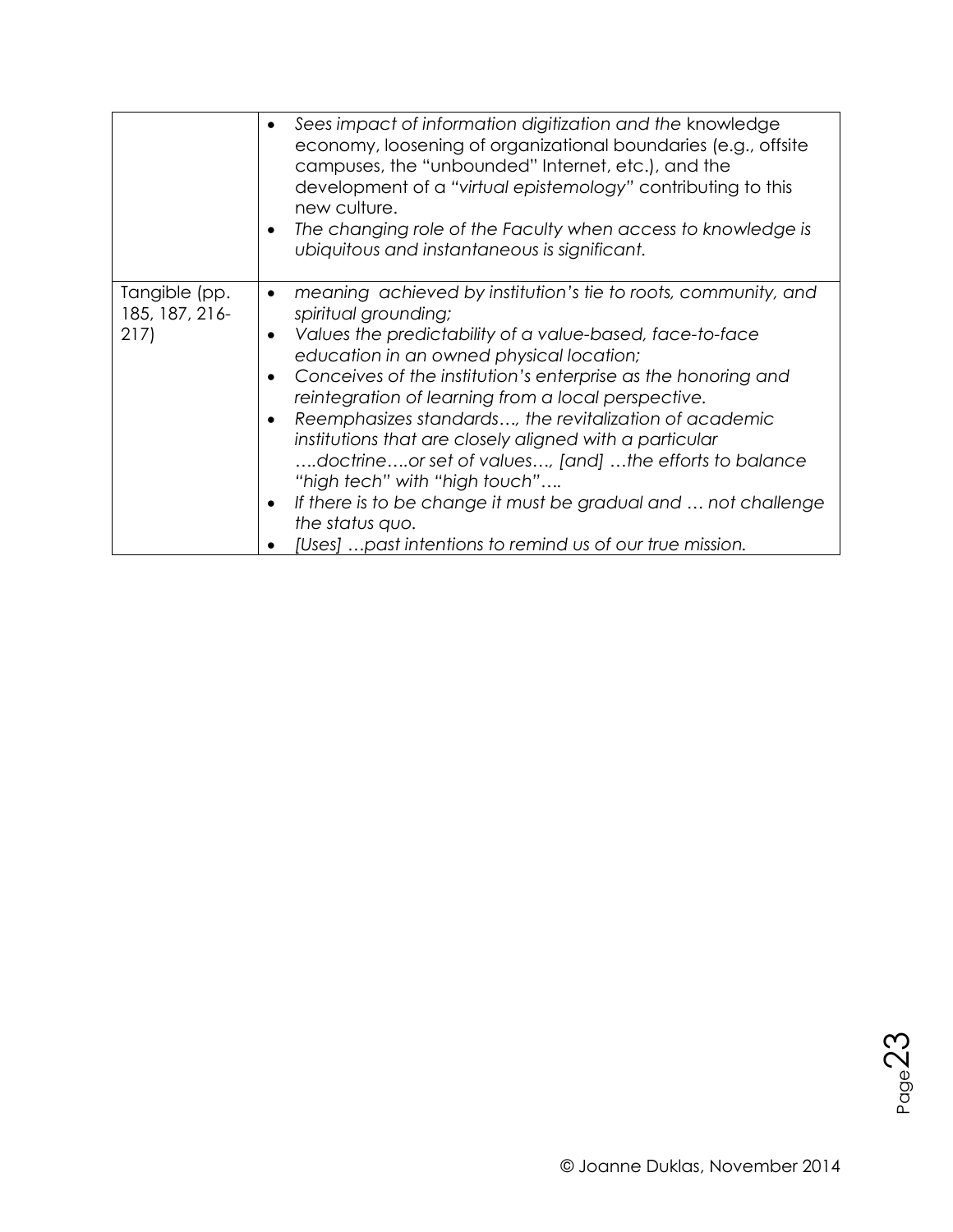## <span id="page-24-0"></span>References

Academic Registrars Council. (2013). Constitution. Retrieved November 17 2014 from http://www.arc.ac.uk/uploadedfiles/documents/ARC%20CONSTITUTION%20approved% 20for%20web%2006.12.2013.pdf

American Association of Collegiate Registrars and Admissions Officers [AACRAO]. (2007). AACRAO Registrars Survey: Salaries, Office Location, One-Stop Shops, and Office Functions. Retrieved October 21, 2014 from [http://aacrao](http://aacrao-web.s3.amazonaws.com/migrated/registrarsurvey.pdf_51caedbe0794f0.13953787.pdf)[web.s3.amazonaws.com/migrated/registrarsurvey.pdf\\_51caedbe0794f0.13953787.pdf](http://aacrao-web.s3.amazonaws.com/migrated/registrarsurvey.pdf_51caedbe0794f0.13953787.pdf)

American Association of Collegiate Registrars and Admissions Officer [AACRAO]. (October 2014). Cabinet-level administrators talk about student success. Retrieved October 28, 2014 from http://www.aacrao.org/resources/resources-detailview/cabinet-level-administrators-talk-student-success

Bergquist, W., Pawlak, K. (2008). Engaging the Six Cultures of the Academy. San Francisco: John Wiley & Sons Inc.

Diamond, R., DeBlois, P. (2007). Accountability and Academic Innovation: Don't Forget the Registrar. Originally printed: Inside Higher Education, January 20th, 2007. Retrieved October 28 2014 from

http://www.thenationalacademy.org/readings/accountability.html

Kilgore, W. (2014). 2014 Chief Enrollment Management Officer Career Profile Report. Washington, D.C.: American Association of Collegiate Registrars and Admissions Officers.

Kisling, R. (2014). The Strategic Role of the Registrar: Changing Responsibilities in Light of Technology. In AC Solutions. Washington, D.C.: American Association of Collegiate Registrars and Admissions Officers. Retrieved October 28, 2014 from [http://consulting.aacrao.org/wp-content/uploads/2014/04/AACRAO\\_Role-of-](http://consulting.aacrao.org/wp-content/uploads/2014/04/AACRAO_Role-of-Registrars_FINAL.pdf)[Registrars\\_FINAL.pdf](http://consulting.aacrao.org/wp-content/uploads/2014/04/AACRAO_Role-of-Registrars_FINAL.pdf)

Luke, J. (1998). Catalytic Leadership: strategies for an interconnected world. San Francisco, U.S.: Jossey-Bass Inc., Publishers

Morrell, R. (2014). Be a Pine Tar Registrar. In Colleges and University, Vol 89, Issue No. 4. Washington, D.C.: American Association of Collegiate Registrars and Admissions Officers.

Seifert, T., Arnold, C., Burrow, J., Brown, A. (2011). Supporting Student Success: The Role of Student Services within Ontario's Postsecondary Institutions. Toronto: Higher Education Quality Council of Ontario.

[http://www.heqco.ca/SiteCollectionDocuments/Supporting%20Student%20SuccessEN](http://www.heqco.ca/SiteCollectionDocuments/Supporting%20Student%20SuccessENG.pdf) [G.pdf](http://www.heqco.ca/SiteCollectionDocuments/Supporting%20Student%20SuccessENG.pdf)

Williams, P. (2002). The Competent Boundary Spanner. In Public Administration, Vol. 80 No. 1, 2002 (103-124). Oxford, U.K.: Blackwell Publishers Inc.

 $P^{\rm{op}}$